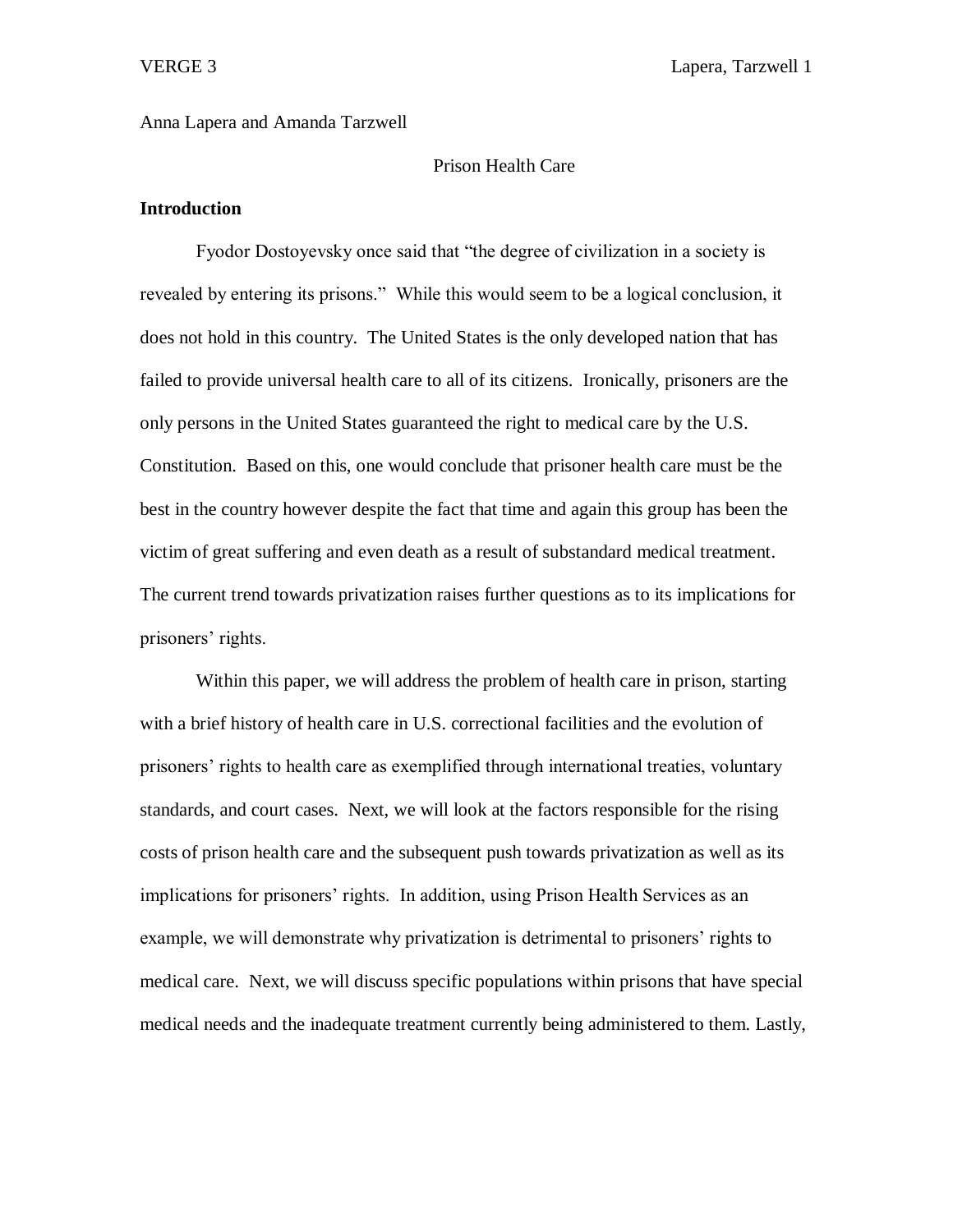we will conclude with prescriptive policies and suggestions for the future of prison health care in the United States.

### **General History of Medical Care in U.S. Prisons**

There are many challenges in providing health care to prisoners. "Even the term 'prison medicine' borders on oxymoron: whereas prison is designed to alienate and punish, medicine exists to nurture and soothe. So where is the boundary between care and punishment? At what point do they meet?" (Hylton 2003). This observation highlights the central conflict present within the issue and one that goes to the very heart of the question, which renders this a problem of human rights. If all persons are endowed with certain inalienable rights that the state must protect and promote, what restrictions can be placed on the rights of individuals who break the social contract? Clearly the state has the right to confine individuals, restricting their liberty, but such restrictions do not negate other rights or entitlements such as proper shelter, food, and medical care.

Prior to the 1970s, health care in prisons was seen as a privilege rather than a right. Prisoners were at the mercy of their wardens who, not having any formal health care training, often relied on other inmates or unqualified personnel to perform medical procedures. "A U.S. Supreme Court decision in 1972 regarding Alabama's prisons found that prisoners without any formal medical training extracted teeth, dispensed drugs, operated x-ray equipment, and performed minor surgery" (McDonald 1999). In addition to this case, there were a number of others pending litigation that compounded with the 1971 Attica uprising, paved the way for the assertion of prisoners' rights to medical care through numerous standards, accreditation programs, and judicial interpretations.

### **Prisoners' Rights to Health Care**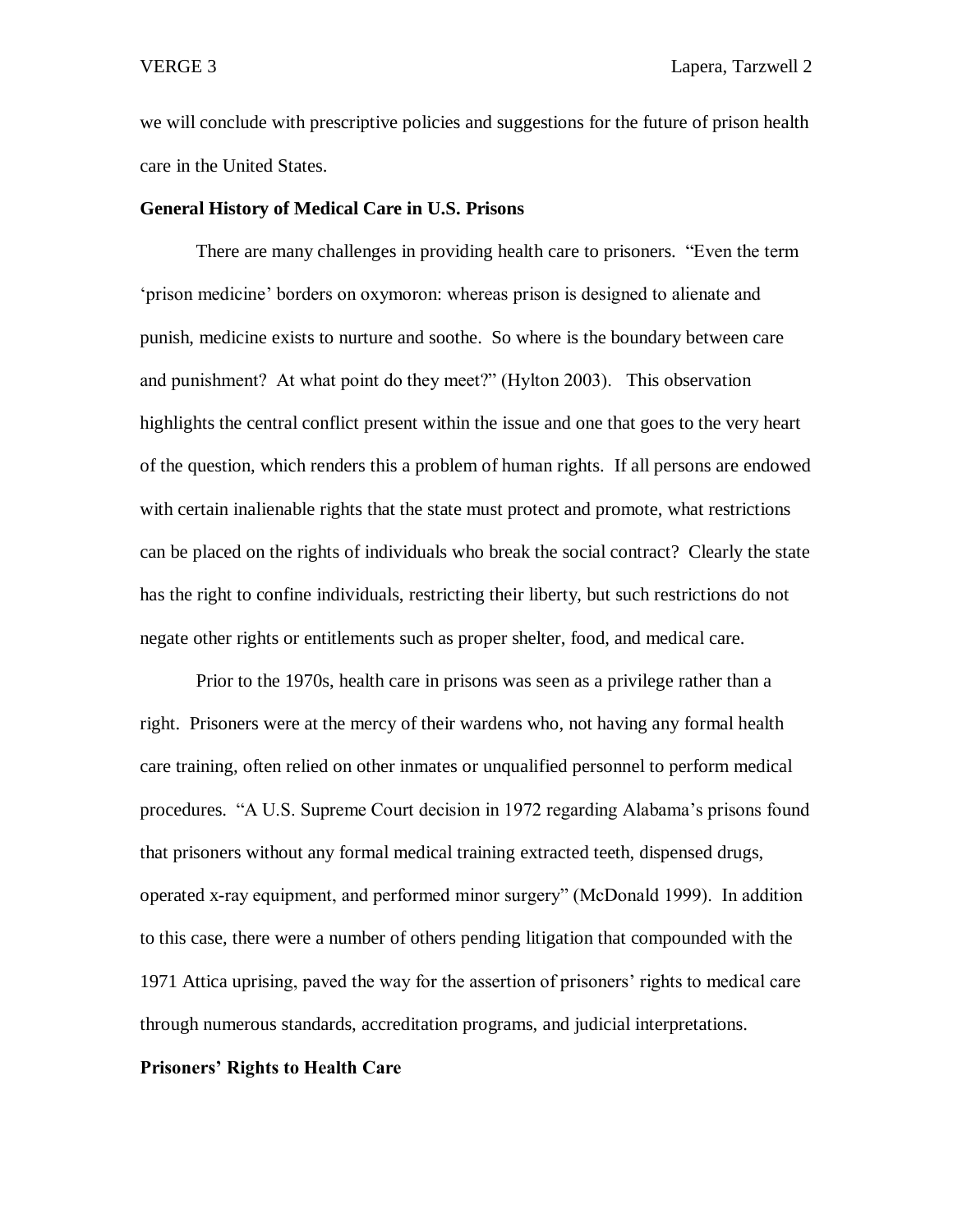The most relevant international treaties that deal specifically with the health care rights of prisoners are the International Covenant on Civil and Political Rights (ICCPR), the Convention against torture, the U.N. Standard Minimum Rules for the Treatment of Prisoners, and the U.N. Basic Principles for the Treatment of Prisoners, though many others can be applied. There is an overall U.S. resistance to the international and U.N. human rights treaties that deal with the treatment of prisoners. The United States, which ratified the ICCPR in 1992, entered into force in 1976. Article 10 of the ICCPR states that "all persons deprived of their liberty shall be treated with humanity and with respect for the inherent dignity of the human person" (ICCPR). Although the U.S. ratified the ICCPR, it has a reservation concerning Article 7; "no one shall be subjected to torture or to cruel, inhuman or degrading treatment or punishment" (ICCPR). The United States said that it is bound to this article "only to the extent that this 'means the cruel and unusual treatment or punishment prohibited by…the Constitution of the United States.' That is, it was not willing to prohibit conduct that was not already prohibited by US law" ("Not part of my sentence" 1999). The U.S. believes that since its constitution already prohibits "cruel and unusual punishment," it is bound only to the constitution concerning this article. In specific relation to incarcerated people, the ICCPR states that "…all persons deprived of their liberty shall be treated with respect for the inherent dignity of the human person" (ICCPR). The same restriction that was placed . on the ICCPR by the U.S. was placed on the Convention against Torture and Other Cruel, Inhuman or Degrading Treatment or Punishment.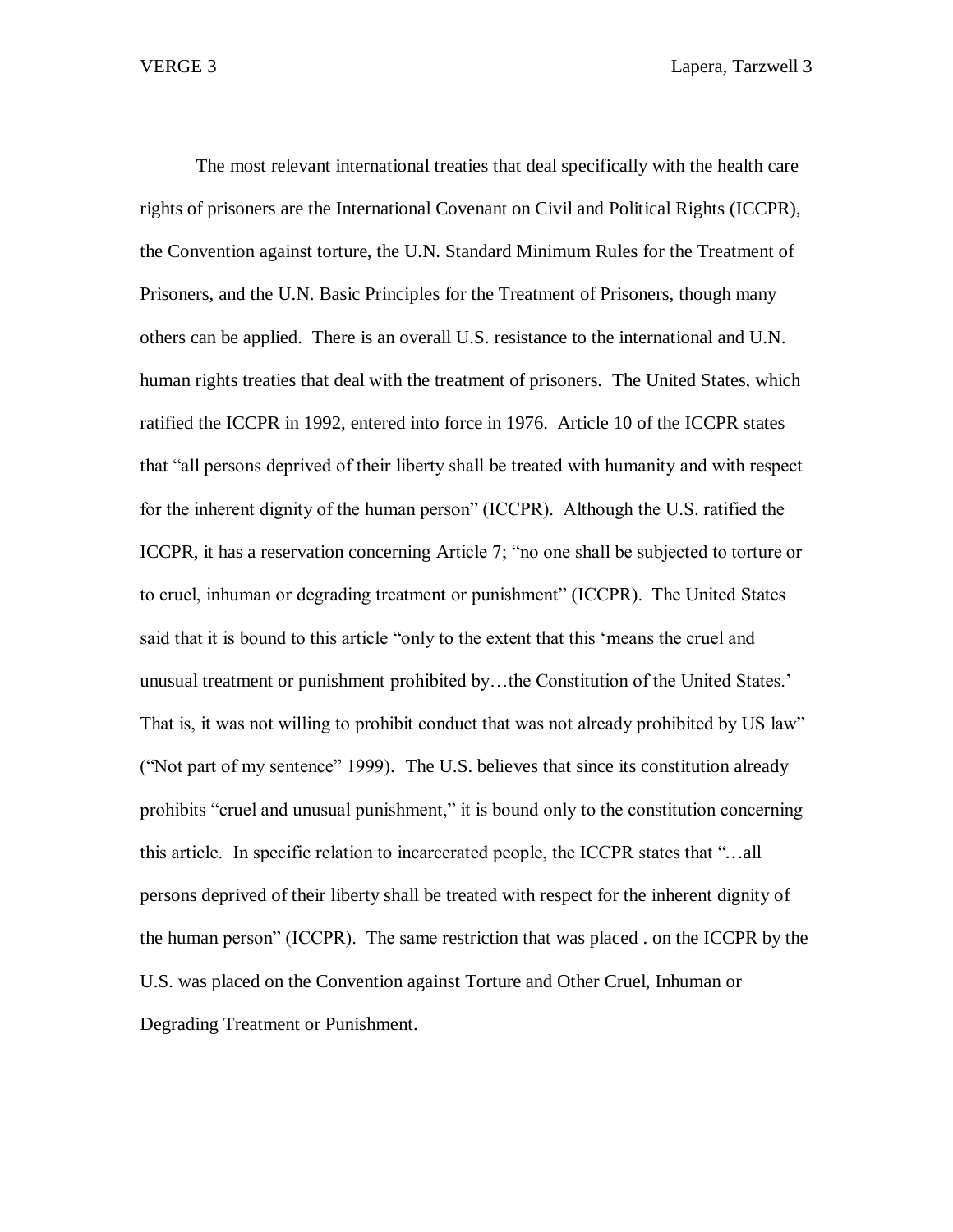The International Covenant on Economic, Social and Cultural Rights, which the United States has not ratified, in Article 12 guarantees the "right of everyone to the enjoyment of the highest attainable standard of physical and mental health." This article does not discriminate against incarcerated people. Rather, everyone has the right, regardless of their legal situation, to have their health care needs met in order to enjoy good health.

The U.N. Principles of Medical Ethics, adopted in December 1982, clearly states the responsibilities of health personnel to prisoners. Principle 1 of the U.N. Principles of Medical Ethics states that "health personnel, particularly physicians, charged with the medical care of prisoners and detainees have a duty to provide them with protection of their physical and mental health and treatment of disease of the same quality and standard as is afforded to those who are not imprisoned or detained" (U.N. Principles of Medical Ethics). The findings presented on the living conditions that exacerbate infectious diseases, and the blatant medical neglect on the part of health officials and prison staff, proves that this article is especially violated.

The most relevant principle in the U.N. Basic Principles for the Treatment of Prisoners is principle 9, which states that "access to health services available in the country without discrimination on the grounds of their legal situation" (U.N. Basic Principles for the Treatment of Prisoners). This means that prisoners require the same quality of health care as members of the general community, and that prisoners' access to these services should not be hindered because of their legal position. The U.S. has ratified the U.N. Standard Minimum rules for the Treatment of Prisoners, although they have reservations. This document provides descriptions of the medical services that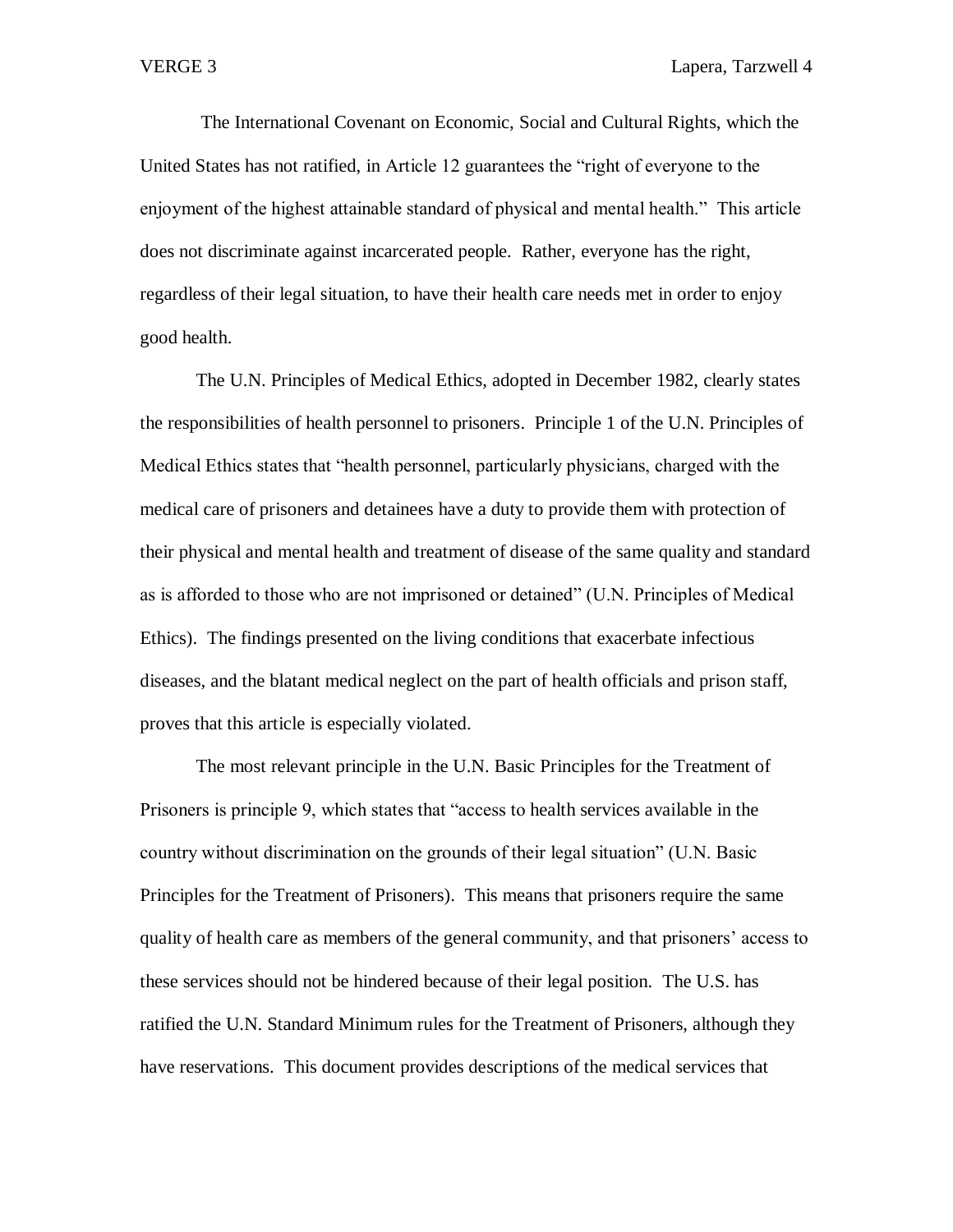prisons are required to provide. Among the requirements are that inmates who have special health care needs be transferred to general hospitals if necessary; and each institution must have one "qualified medical officer who should have some knowledge of psychiatry;" as well as a "dental officer" (U.N. Standard Minimum Rules for the Treatment of Prisoners). Additionally, the document emphasizes that every prisoner must have access to the services provided by these two officers.

The National Commission on Correctional Health Care (NCCHC) was established in the early 1980s by the American Medical Association. The NCCHC sets voluntary standards along with minimum requirements for prison health services in order to receive accreditation. There are 73 standards and each is classified as being either "essential" or "important". The "essential" standards are more directly related to the health of prisoners and the "critical components of a health care system (e.g., receiving screening, health assessment, quality assurance)", and prisons must comply with all of these standards in order to receive accreditation (NCCHC 2003). However, only 85% of the "important" standards must be adhered to (NCCHC 2003). Although the NCCHC provides a list of standards, the process of accreditation merely "consists of a self-survey and site visit which is only scheduled when [prison administrators] feel ready" (Robbins 1999). Surprisingly, even with the ease with which prisons can acquire accreditation, only 231 of the more than 1,400 prisons in the country have received accreditation by the NCCHC ("Ill-Equipped" 2003). It is important to note that all of these standards are only the minimum requirements that the NCCHC recommends for prisons to improve the quality of their health services and to receive accreditation. There are 9 general sections into which these standards fall. The highest number of standards fall into Section E-"Inmate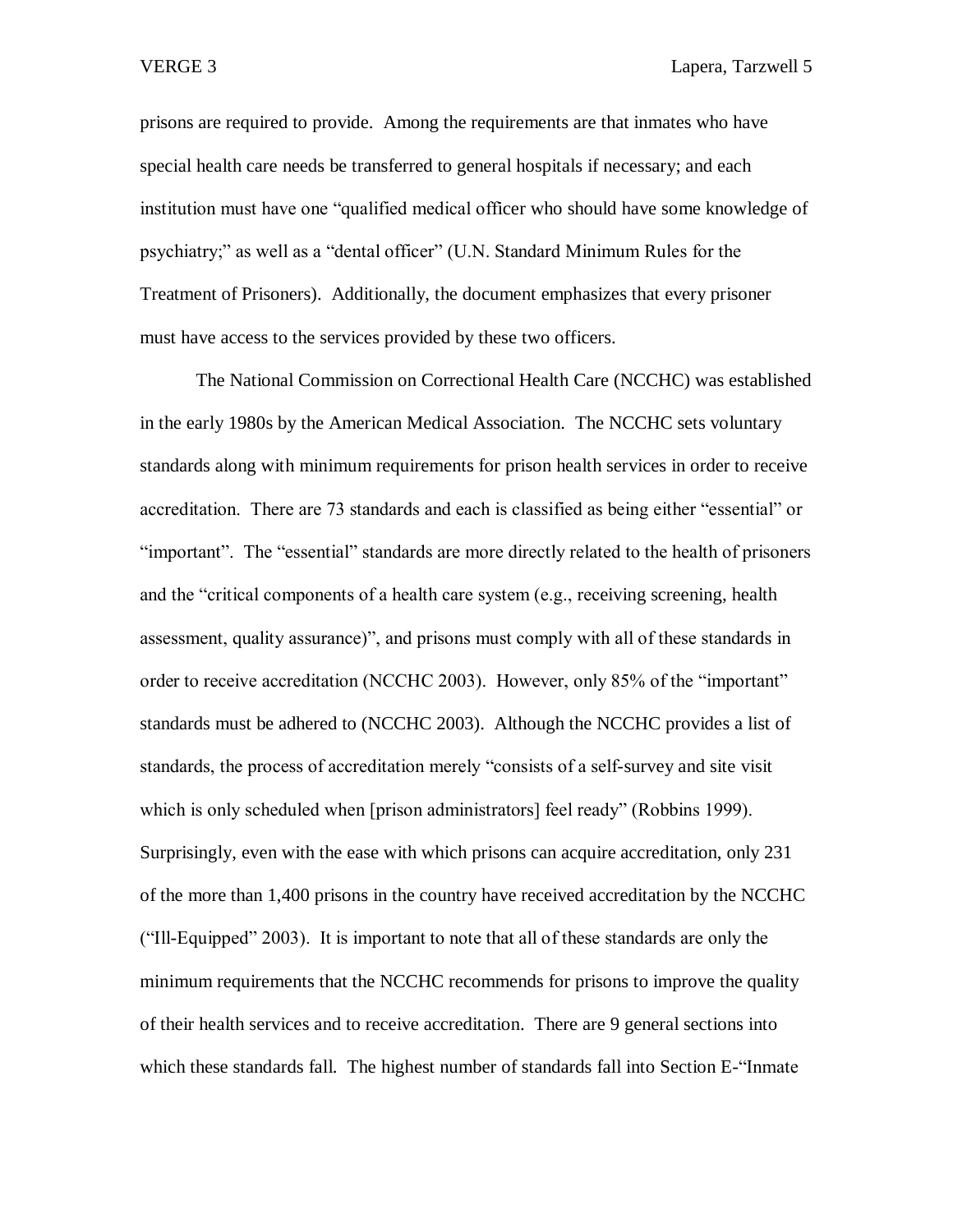Care and Treatment" (NCCHC 2003). Each standard is specifically named, categorized, and given a number. Each standard is also explained through different subheadings: the standard itself; indicators of compliance to that standard, which describes how health authorities will make sure the standard is applied; a definition; a discussion, in which they state their intent; and finally, a section dedicated to recommendations. According to the 2003 NCCHC "Prison Health Standards," the 2 most important sections in meeting the standards are the "Compliance Indicators," and the statements of intent within the "Discussion" categories. The very first standard, P-A-01-"Access to care," was established out of the 1976 Supreme Court case, *Estelle v. Gamble*. It defined access to care as "in a timely manner, a patient can be seen by a clinician, be given a professional clinical judgment, and receive care that is ordered" (NCCHC 2003). This standard is the most basic; it intends to "ensure that inmates have access to care to meet their serious health needs and is the principle upon which all National Commission on Correctional Health Care standards are based" (NCCHC 2003). Among other standards that are related to categories discussed in this paper are the P-A-03 "Medical Autonomy" standard, which states that health care professionals, not prison staff, will be responsible for the health care decisions made for prisoners in need of medical attention (NCCHC 2003), and the P-B-01 "Infection Control Program" which provides guidelines that prisons are suggested to follow in implementing an infection control program.

In November of 1976, the U.S. Supreme Court handed down its landmark decision in the case of *Estelle v. Gamble* which not only found that the state had an obligation to provide medical care to prisoners, but further set a legal standard for prison health care in the United States. The plaintiff, J.W. Gamble, an inmate at the Texas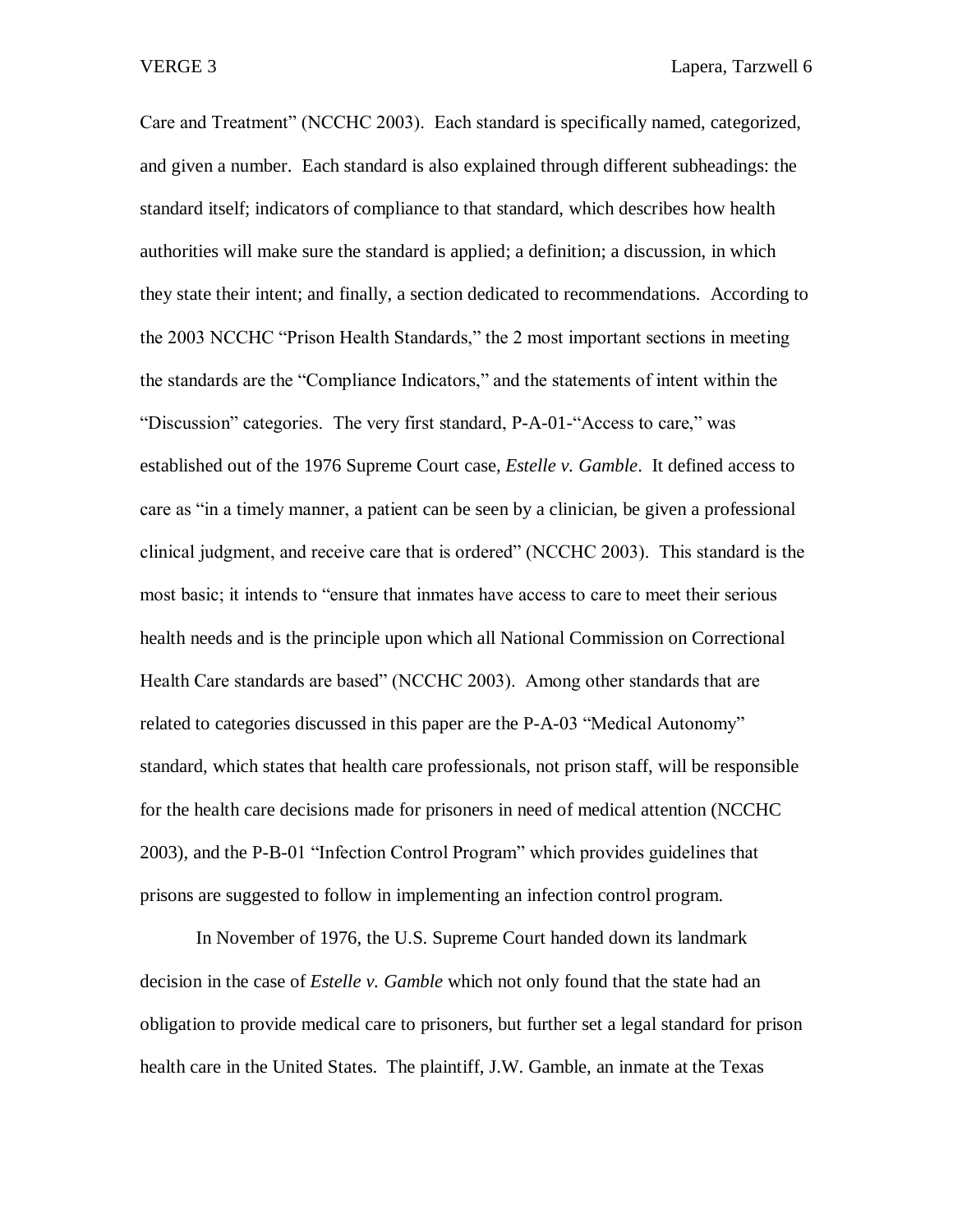Department of Corrections, claimed he injured his back during a work assignment. He alleged that W.J. Estelle, the Director of the Department of Corrections, and numerous other individuals had violated his  $8<sup>th</sup>$  Amendment rights as a result of inadequate treatment, thereby subjecting him to cruel and unusual punishment. The plaintiff asserted that the doctors could have pursued a number of options that would have provided him with a better diagnosis and treatment, including an X-ray of his back. Though this case set the standard for prisoner health care, the court did not decide in favor of the plaintiff. Rather, they stated that Mr. Gamble's case was, if anything, an issue of malpractice and did not constitute medical mistreatment under the  $8<sup>th</sup>$  Amendment. Thus a failure to provide inadequate medical care alone does not constitute a violation of the  $8<sup>th</sup>$ Amendment. More precisely, the court concluded that "deliberate indifference to serious medical needs of prisoners constitutes the unnecessary and wanton infliction of pain, proscribed by the 8<sup>th</sup> Amendment" (*Estelle v. Gamble*, 429 U.S. 97). Later in *Farmer v. Brennan*, the Court refined its definition of deliberate indifference to include 3 circumstances: (1) "the official knows of and disregards an excessive risk to inmate health or safety"; (2) "the official is aware of facts from which the inference could be drawn that a substantial risk of serious harm exists"; and (3) "the official draws the inference" (Robbins 1999). Thus, prisoners must demonstrate not only that the neglect of their medical conditions caused unnecessary pain, but also that the neglect was deliberately intentional, thereby placing the burden of proof unfairly on the plaintiff.

In deciding this case the court developed a two-pronged test known as the Estelle medical professional judgment standard or Estelle MPJ test.

"This test, which is the current constitutional standard, holds that prisoners'  $8<sup>th</sup>$  Amendment right to medical care is violated if: (1)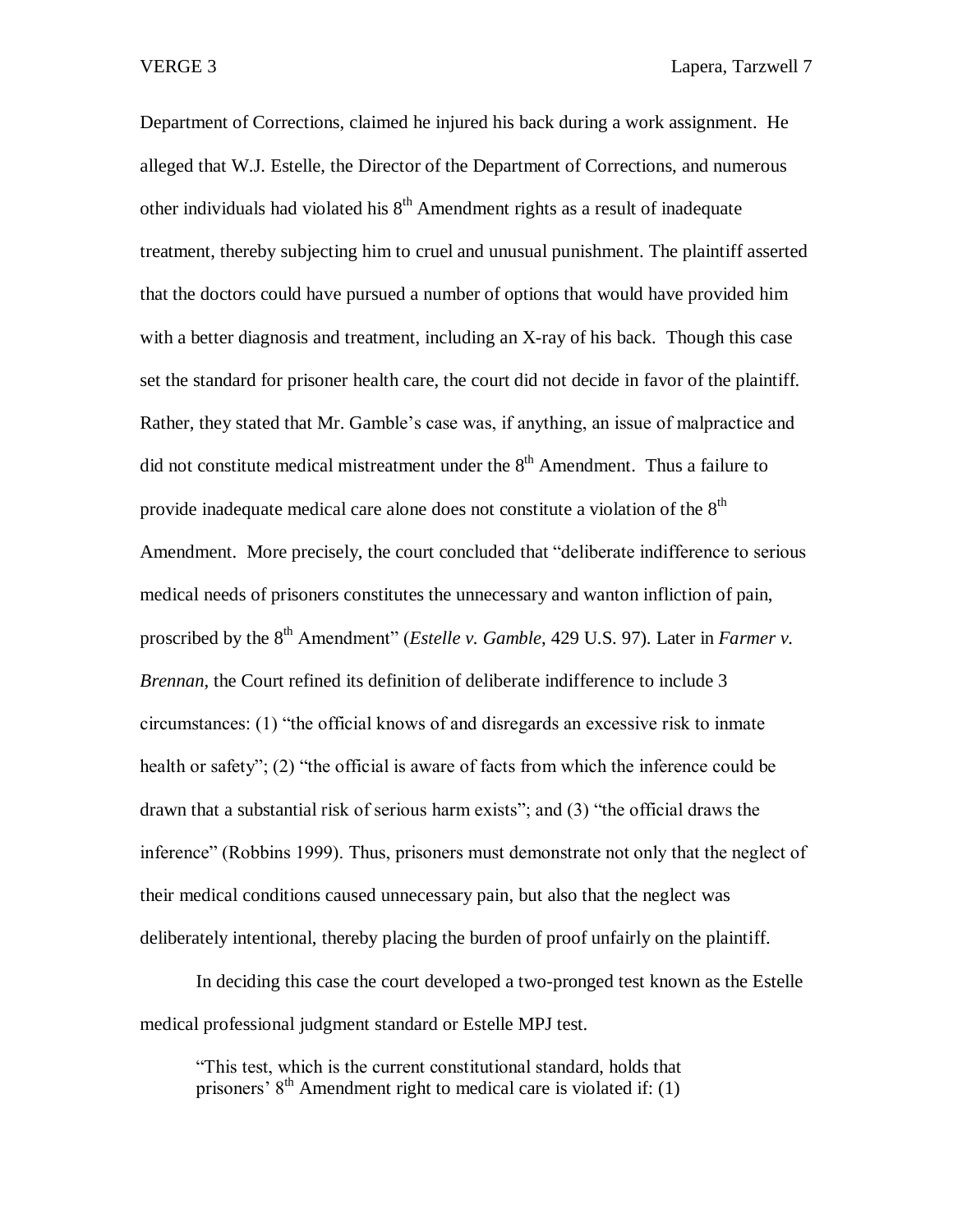prison officials manifest 'deliberate indifference' to prisoners' medical needs and (2) those medical needs are 'serious.' By its very terms, this test excludes negligence on the part of prison officials and 'deliberate indifference' to medical needs that fall short of being 'serious'" (Posner 1992).

The Estelle MPJ test places a heavy emphasis on the decisions of the physician or person administering medical treatment, since it is that person who determines the severity of the problem and treatment a prisoner will receive. Once the prisoner's condition has been defined as "serious," he or she is constitutionally entitled to the treatment prescribed by the doctor without any consideration to the costs. This is important to point out, as it demonstrates that treatment is to be based on a physician's best judgment with disregard to financial issues. "The Estelle MPJ test offers a definite and objective standard to determine the constitutional obligation. The state's obligation consists of exactly what the medical professional decides is the appropriate treatment, assuming this is based on professional judgment" (Posner 1992). The brilliance of this test is that it stets a standard yet provides flexibility, allowing the standard to evolve in tandem with society's standards of decency.

## **Rising Rates of Imprisonment & Costs**

Recently the U.S. has witnessed a surge in incarceration rates mainly due to the U.S. "punitive anti-crime effort," which instituted three-strike laws and other forms of retributive justice. These have led to the longer imprisonment of massive numbers of criminals convicted of minor drug and property offenses. By focusing on this sector of crime, the government unknowingly imprisoned and in turn took responsibility for greater numbers of the mentally ill (Human Rights Watch 2003). "The costs of incarcerating individuals with severe psychiatric disorders are enormous. According to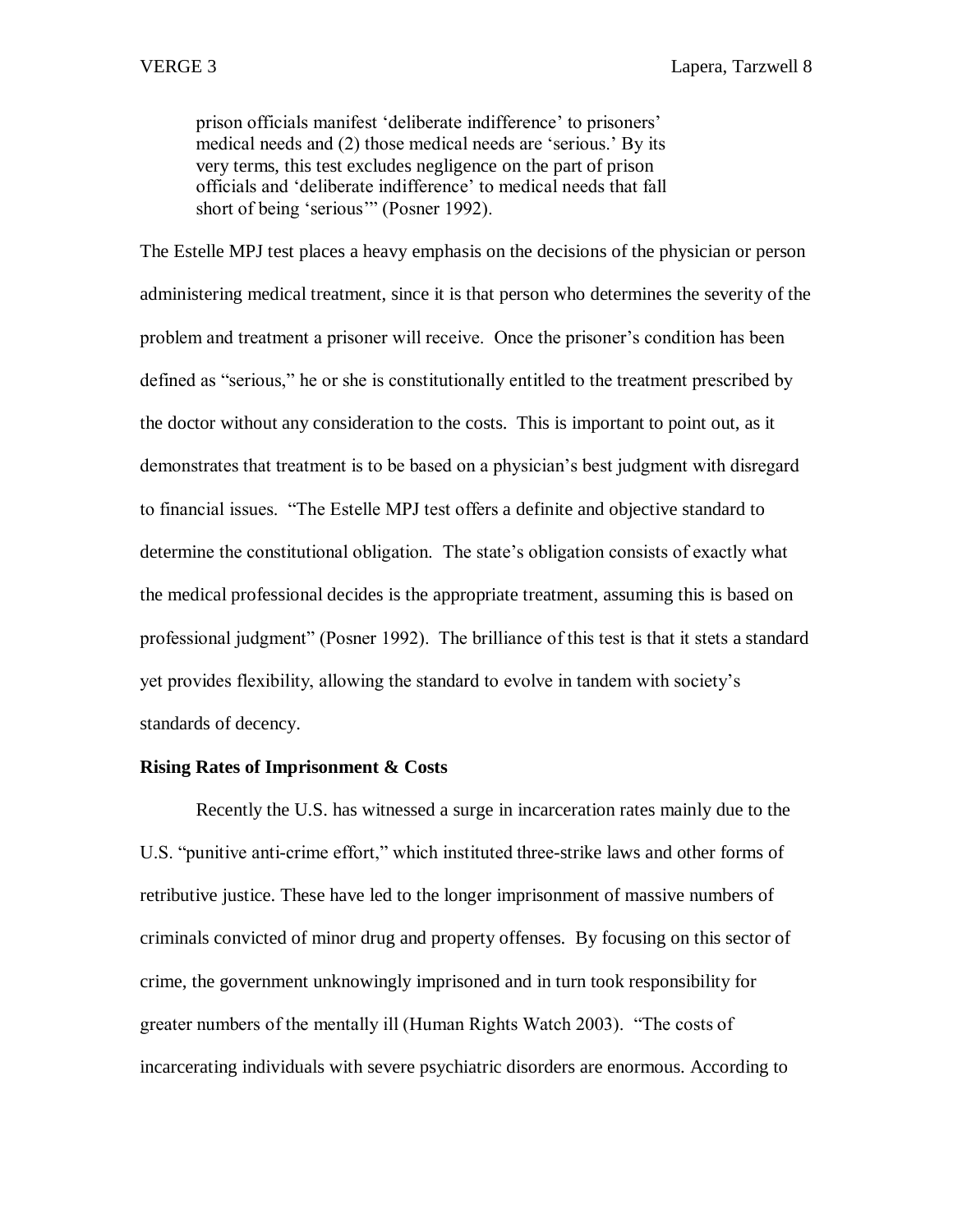VERGE 3 Lapera, Tarzwell 9

recent estimates, it costs taxpayers \$15 billion annually to treat individuals with psychiatric disorders in jails and prisons" (Kinsella 2004). Mentally ill prisoners are not the only group driving up costs; with longer incarceration periods, prisons now have larger populations of elderly inmates. "Currently, elderly inmates comprise 8.2% of the total prison population, more than double the elderly proportion from 1990" (Kinsella 2004). Elderly prisoners are far more expensive to care for than younger prisoners mainly due to their medical needs. Thus, not only has the system had to deal with greater numbers, it has also had to adjust to a larger proportion of cost-intensive individuals, namely the mentally ill and the elderly. "From 1998 to 2001, state corrections budgets grew an average of 8% annually, outpacing overall state budgets by 3.7%. During that same 3-year period, corrections health care costs grew by 10% annually and comprised 10% of all corrections expenditures" (Kinsella 2004). Attempting to offset rising costs, the federal and local governments have packed prisons beyond their capacity leading to further problems of overcrowding and increased risk of communicable diseases as a result.

What is to be done about this problem? Currently there is a push towards privatized services including medical care with private companies promising to provide these services with greater efficiency and at lower costs than the government can offer. Despite their claims, the great majority of evidence and statistics proves them false and further finds great faults with the private sector.

#### **Privatization**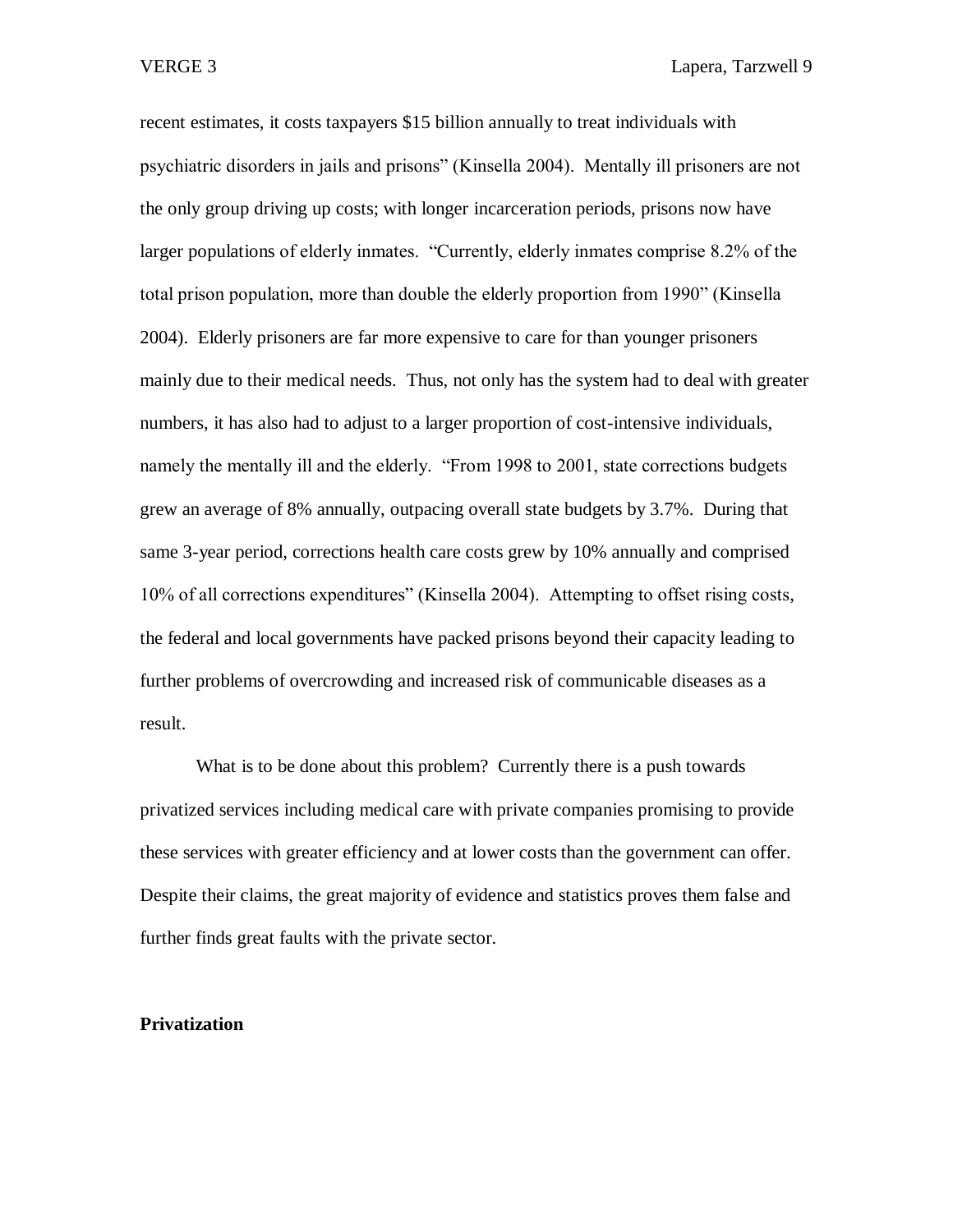The privatization of prisons is not a new phenomenon; privatization was popular in the post-Civil War South when it was necessary to find a new source of cheap labor to substitute for slaves. "These early attempts at privatization were abandoned, however, because of the harsh treatment to which the inmates were subjected by private entrepreneurs" (Dunham 1986). Despite its historical record, the concept of privatization was resurrected in the late 1970s and has since that time burgeoned into a \$2 billion-ayear industry (Zielbauer 2005). In 2005, "40% of all inmate medical care in America was contracted to for-profit companies" and it is expected to increase even further (Zielbauer 2005). With the problems of rising costs and overcrowding in prisons plaguing government officials, privatization has once again become an attractive alternative.

There are multiple forms of prison privatization ranging from prisons completely built and paid for by private firms to public prisons which contract with private firms to provide services such as food and health care. For the purposes of this paper, privatization will refer to the latter form. While the former does exist, the latter is a much more popular form of privatization, allowing state and local governments to bounce from one provider to another every few years to find the lowest bidder.

There are many questions surrounding this issue; one of the most important is the question of liability. Is the government able to pass its obligations to a private company,, and if so, is it free of liability? Once again it was the courts and not laws or legislations that determined this issue. In *Ancata v. Prison Health Services*, the court found that, ". . . a county that contracts with a private firm to supply medical care to inmates 'remains liable for any constitutional deprivations caused by the policies or customs of the [firm]"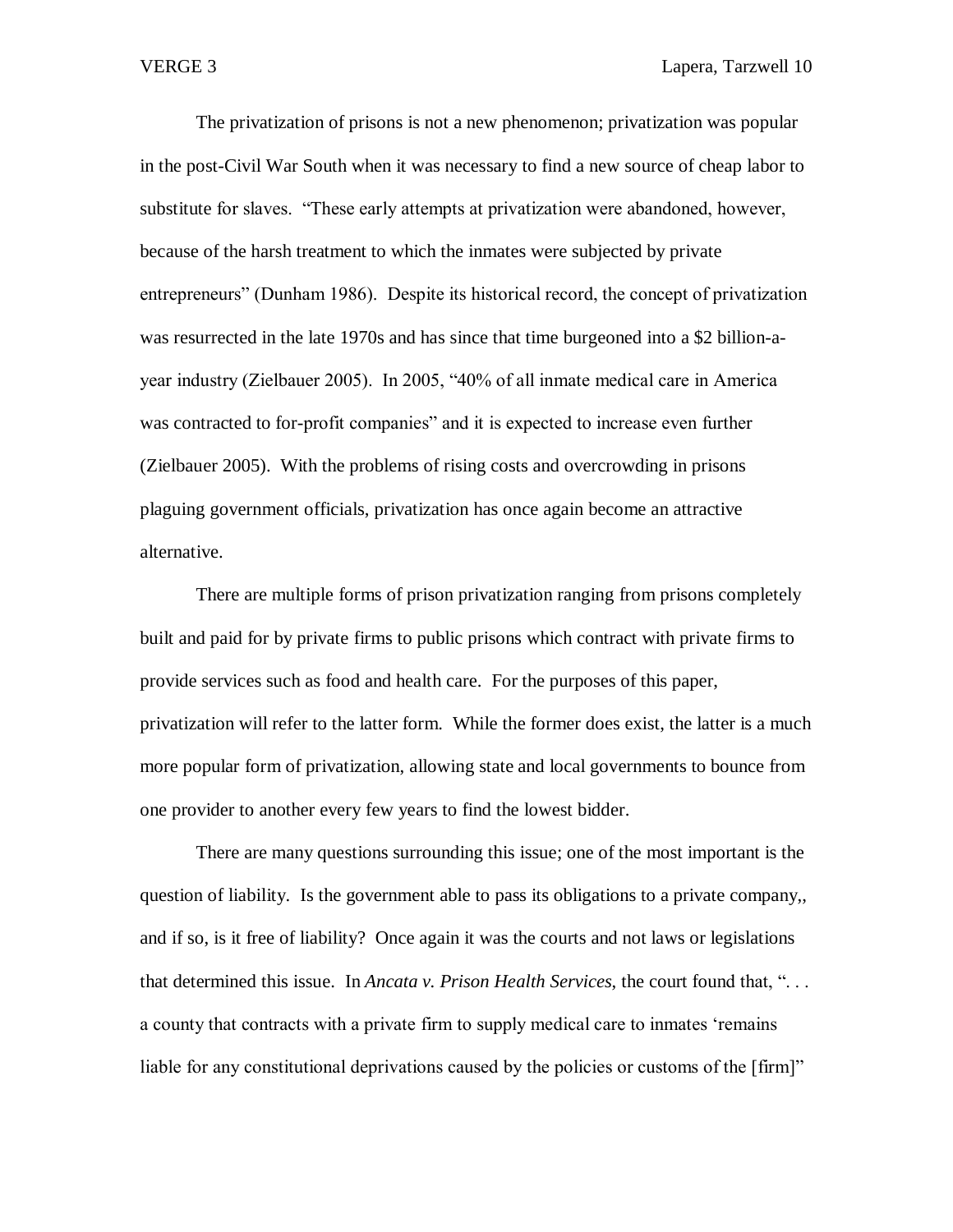(Dunham 1986). Consequently, the privatization of prisons does not negate the government's responsibilities and obligations to the prisoners. Moreover it holds both the government and the private firm accountable.

The privatization of prisons is a hotly contested issue within the prison world. Proponents argue that it can provide adequate services more efficiently and cheaply- firms claim 10-20% cheaper-- than the government (Cheung 2004). Generally these promises are enough to sign most prisons on without a thought for how these companies are able to cut their operational costs. However it is important to note that ". . . 65 to 70% of the costs of operating a prison goes to staff salaries, fringe benefits, and overtime" (Austin and Coventry 2001). This fact begs the question of how the private sector is able to provide adequate service at a cheaper rate. The answer to this question raises one of the main contentions of critics; "in an effort to lower costs, firms often compromise the quality of inmate care by reducing staffing levels and employing unqualified medical personnel" (Robbins 1999). This is a serious problem in terms of medical services in particular as it deals with human life and could result in litigation which costs the firm and government more than they would have saved had they hired qualified personnel.

Last winter The New York Times completed a year-long exposé of Prison Health Services, the Tennessee-based firm hired by the city of New York to provide health care for all its prisons and jails. The Times discovered that "... at least 14 doctors who have worked for Prison Health Services have state or federal disciplinary records, among them a psychiatrist forbidden to practice in New Jersey after state officials blamed him for a patient's fatal drug overdose" (Zielbauer 2005). Despite the numerous cases against the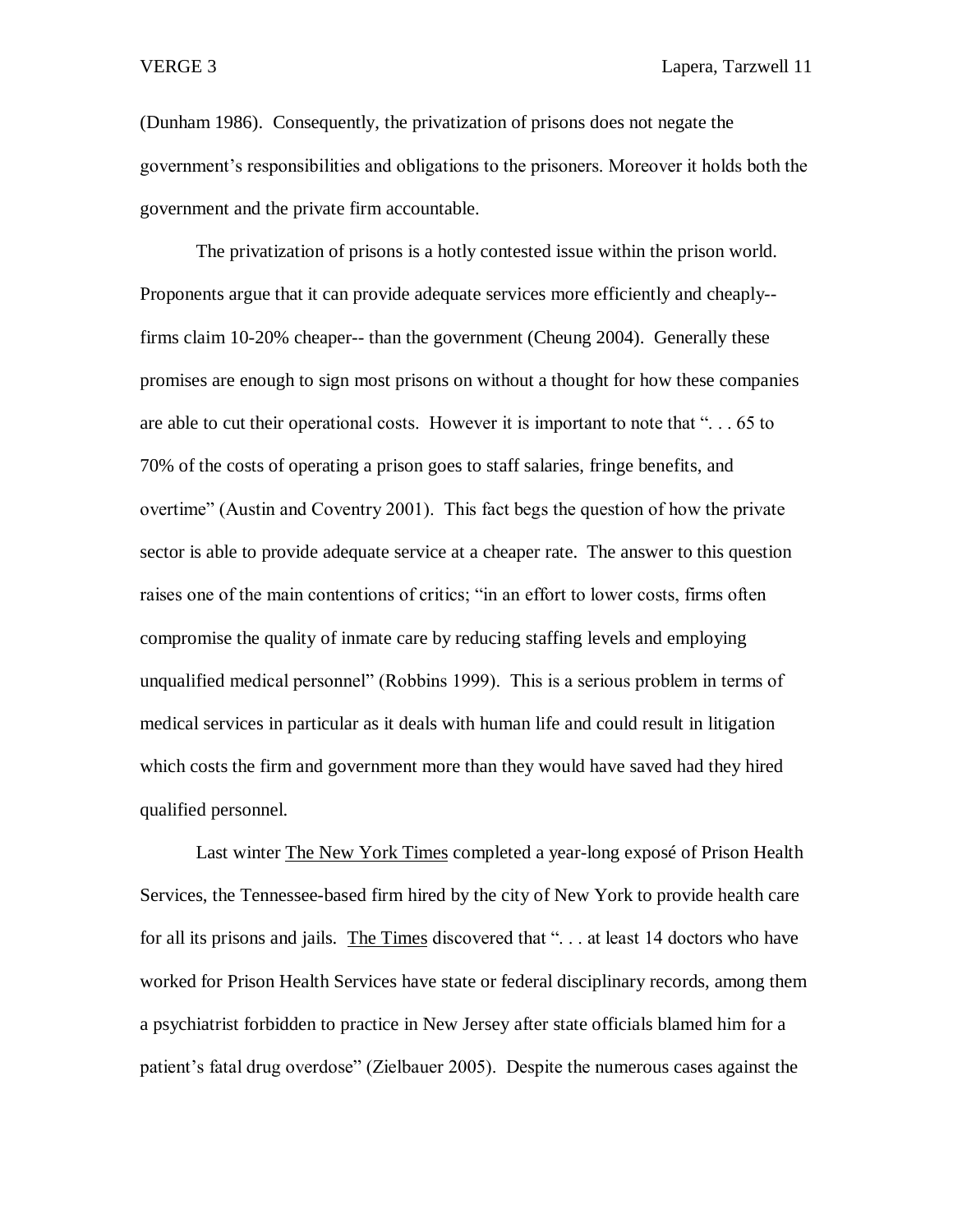company in New York and a 2001 commission recommendation that the city stop the company's operations in New York, in January of 2004, the city renewed its contract with Prison Health Services for another 3 years (Zielbauer 2005). If one accepts Adam Smith's classic interpretation of the market, one would assume that poor-performing companies like Prison Health Services would eventually be pushed out of the industry by better companies; however, as this example proves, this is not the case. The reason for this is twofold; first, there are only a few very large companies within this sector, thereby limiting competition and incentive; second, when the government puts out contracts to private firms, it generally chooses the lowest bidder, which may not necessarily provide the best standard of care.

Within the industry there are other glaring problems, most notably the conflicting interests of private firms to be both profitable and provide adequate treatment. Though *Estelle v. Gamble* established and *Ancata v. Prison Health Services* reiterated, ". . . prison health care providers may not place financial considerations ahead of the medical needs of prisoners," the way the contracts are devised almost certainly implies that financial considerations will be taken into account (Robbins 1999). Generally firms are paid a fixed per-capita rate and retain the difference between that rate and their expenditures; thus it is in the financial interest of the firms to spend as little as possible on each prisoner (Dunham 1986). There have been numerous stories and lawsuits to substantiate this claim, ranging from diabetic prisoners who say they were denied their insulin for days to a woman given Tylenol for chest pains, which would ultimately lead to her death a few days later as a result of a heart attack (Zielbauer 2005). "In an affidavit a Prison Health Services nurse admitted to having joked that, 'we save money because we skip the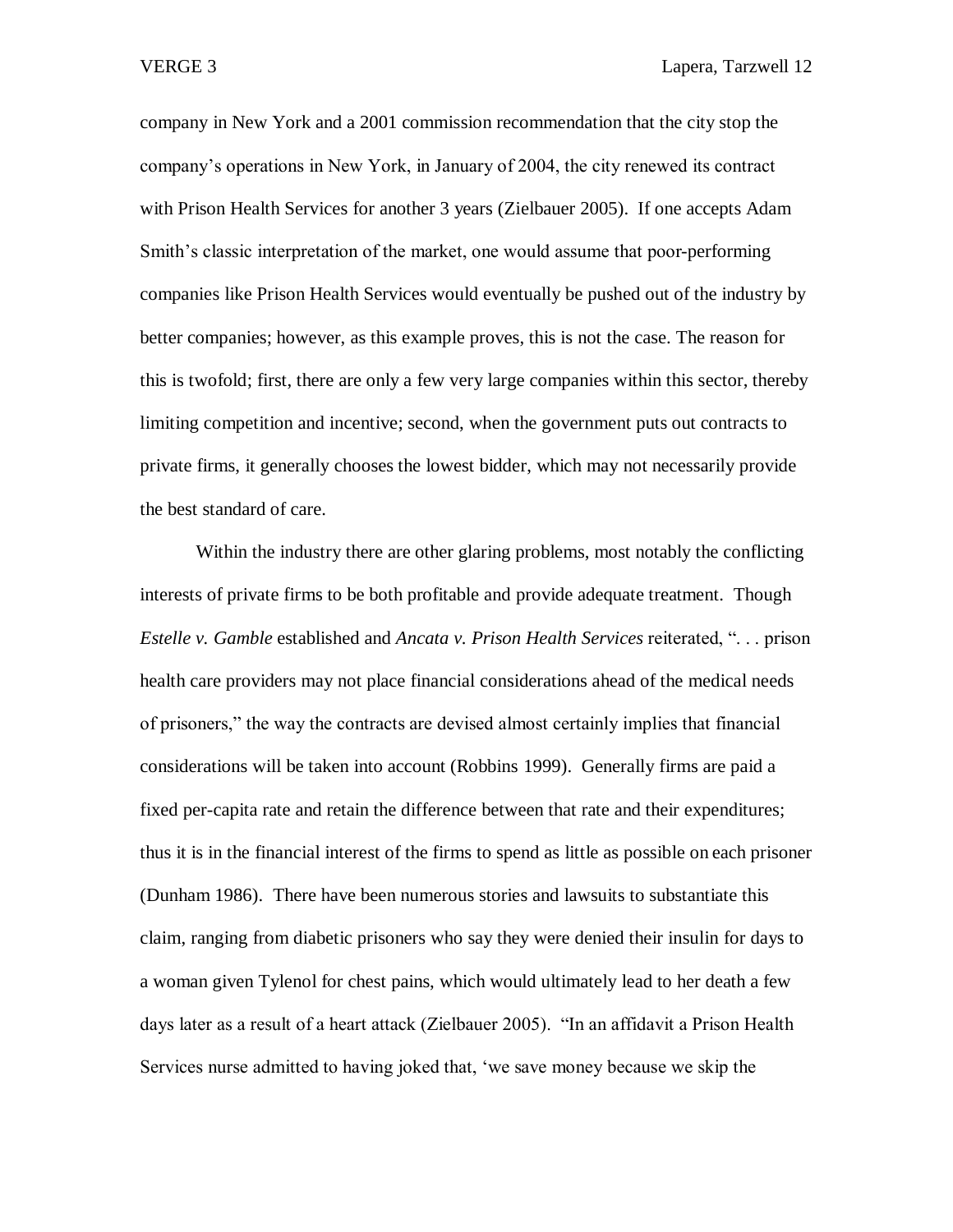ambulances and bring them right to the morgue'" (Robbins 1999). These are only two examples among hundreds of the way in which private firms have demonstrated a deliberate indifference to the medical needs of prisoners by putting profits above treatment. These examples are quite disturbing and illustrate the ways in which the conflicting interests of a private firm can be detrimental to the medical needs of the prisoner. What is more, in 2001 the Bureau of Justice Assistance concluded that the average saving from privatization was, on average, only 1%; thus not only do these companies fail to provide adequate care, they do so at the same expenditures as the state (Austin and Coventry 2001). Given this statistic and the tragic stories that have emerged from prison privatization, the government should seriously consider the implications of privatization.

### **Women**

Since the 1980s, women have become the fastest growing prison population in the United States, compromised by a majority of minority women. Since 1981, the rate at which women are incarcerated has surpassed the incarceration rate of men (Belknap 1996). Most of these women are Blacks and Hispanics with histories of unemployment, lack of education, and poverty. "32% head broken homes, 53% come from broken homes and 41% report a history of sexual or physical abuse" (Ross and Lawrence 1998). For these reasons, women have experienced little to no "community-based" health care (Ross and Lawrence 1998), and there health issues are exacerbated in the prison setting: "the subpopulation of women offenders comes from the growing pool of poor and often victimized women in our urban centers who are quickly returned there. Their health problems and needs do not arise in prison; rather, the women bring their health care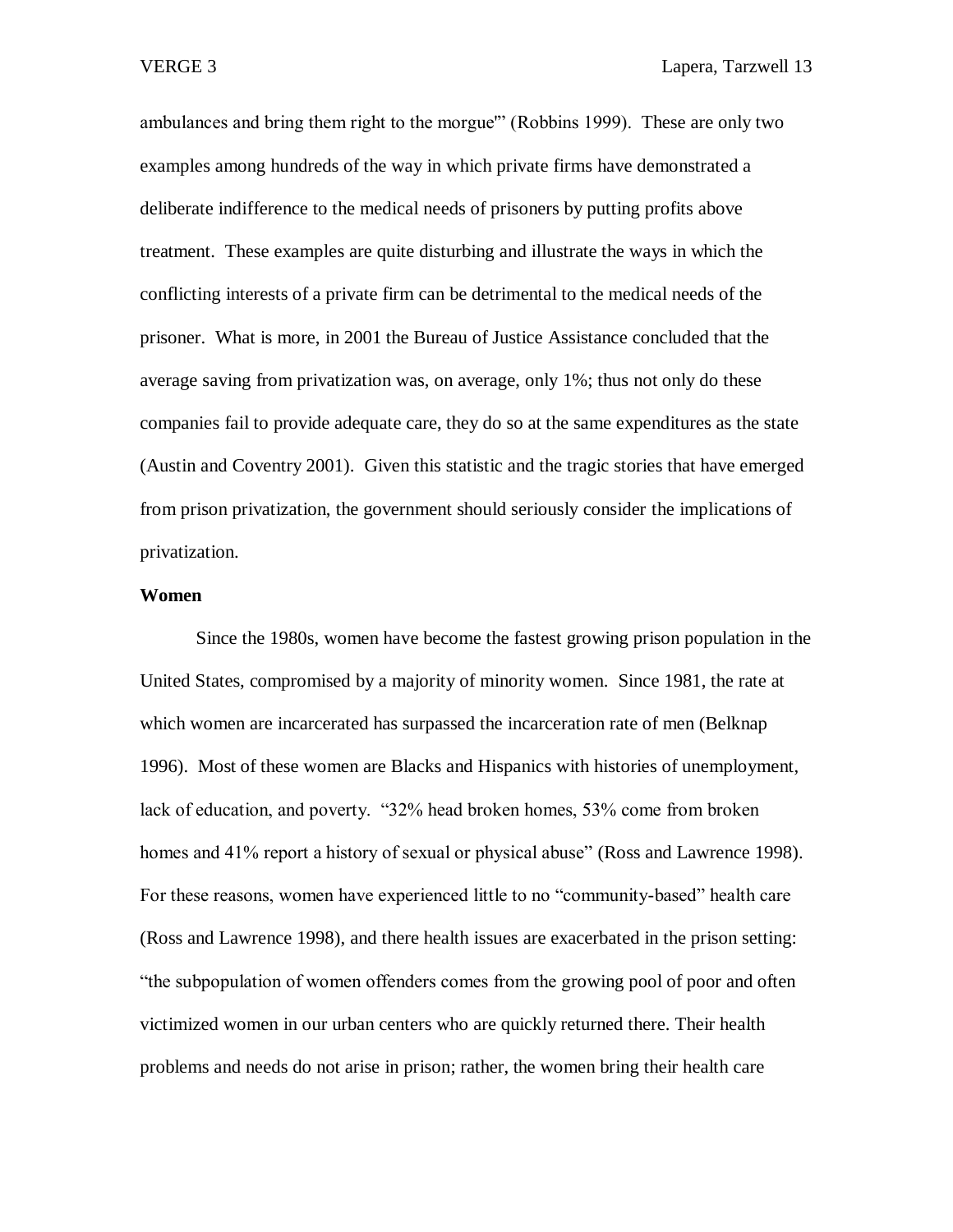problems to prison" (Ross and Lawrence 1998). Women already bring health problems to prison, and having them exacerbated in prison comes from the above-mentioned lack of community-based health care in impoverished areas around the U.S. At the state level, the percentage of Black female inmates is 48, 15 for Hispanics, and 29 for White women. At the federal level, 33% of female inmates are White, 35% are Black, and 32% are Hispanic (Hogben and Lawrence 2000).

The dramatic increase is mostly due to the war on drugs during the 1980s. After all, admissions into prison for drug-related offenses increase annually at incredible rates. Over 40% of women are in prison for non-violent drug offenses. After the enactment of policies that would crack down on drug offenses throughout the early 80s, the 90s would see the incarceration rate for women increase by 313%, consequently much greater than male incarceration rate at 182% (Weatherhead 2003). As of 2000, it is estimated that since 1980, the population of female prisoners has increased by 573% (Siefert and Pimlott 2001). According to Weatherhead, the punishments that both men and women receive for drug offenses are often as severe as the punishments given for violent crimes, and many inmates end up serving as long a sentence as they would for murder (Weatherhead 2003).

There is currently no national standard concerning the needs of pregnant prisoners (Siefert and Pimlott 2001). Approximately 18% of women in prison are pregnant (Weatherhead 2003). Eighty percent of women prisoners are mothers (Siefert and Pimlott 2001). Eighty thousand of the female inmates in the U.S. are mothers of children under the age of 18 (Allen 2000), and prior to incarceration, 85% had custody of their children (Siefert and Pimlott 2001). In most U.S. prisons, there is a lack of prenatal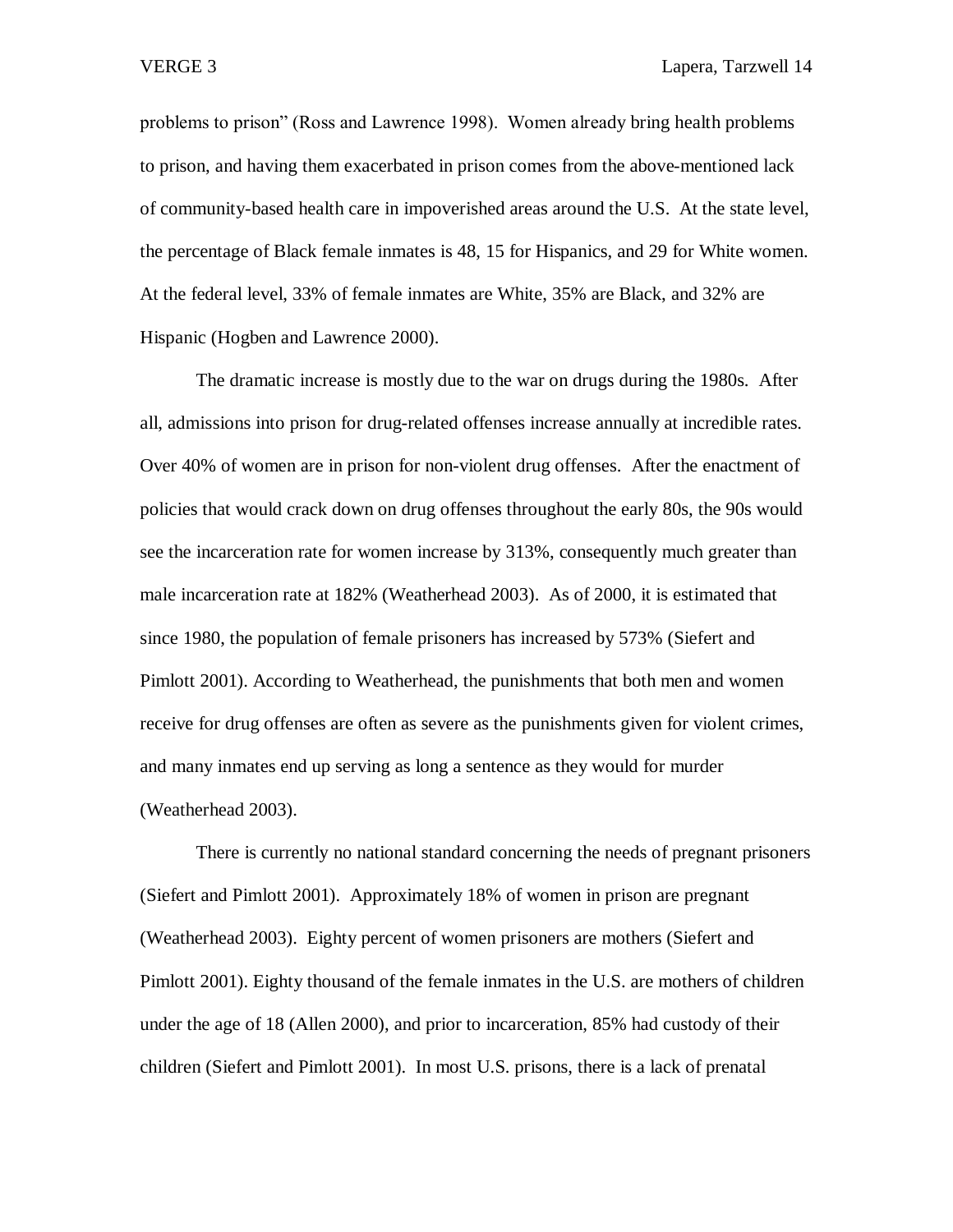examinations, preparation classes for childbirth, and counseling and emotional support for pregnant women. A disturbing fact that attributes to the high rate of depression and anxiety among pregnant female inmates is that, in over forty states, babies are taken away from their mothers immediately at birth (Weatherhead 2003). Due to the length of time that the mother is in prison, the conditions she lives in, and the inadequacy of prenatal health services, pregnant prisoners experience higher rates of miscarriages, pre-term labor, "fetal and neonatal death", and "intrauterine growth retardation" (Siefert and Pimlott 2001). Even though women are the fastest growing prison population, the response to their special health care needs has been poor, and prisons only offer inadequate, if any, reproductive services.

Inmates who are both drug-dependent and pregnant have even more specific needs that are also not addressed. Prior to incarceration, many of these women are also vulnerable to and have health problems such as HIV, TB and STDs. Their special needs are not met because "most correctional systems lack the specialized medical personnel and treatment protocols needed to safely detoxify addicted pregnant women" and because of the high availability of illicit drugs in prison (Siefert and Pimlott 2001). Although programs such as Alcoholics Anonymous and Narcotics Anonymous are offered by most prisons, the complexities that pregnant and drug dependent inmates bring are not sufficiently met by such programs.

According to a 2000 journal of women's health, only 20% of U.S. prisons screen entering inmates for Chlamydia infection, and 48% for syphilis (Hogben and Lawrence 2000). The very low percentage of prisons that perform initial screening for STDs is dangerous, because it is very important to know in what medical conditions inmates enter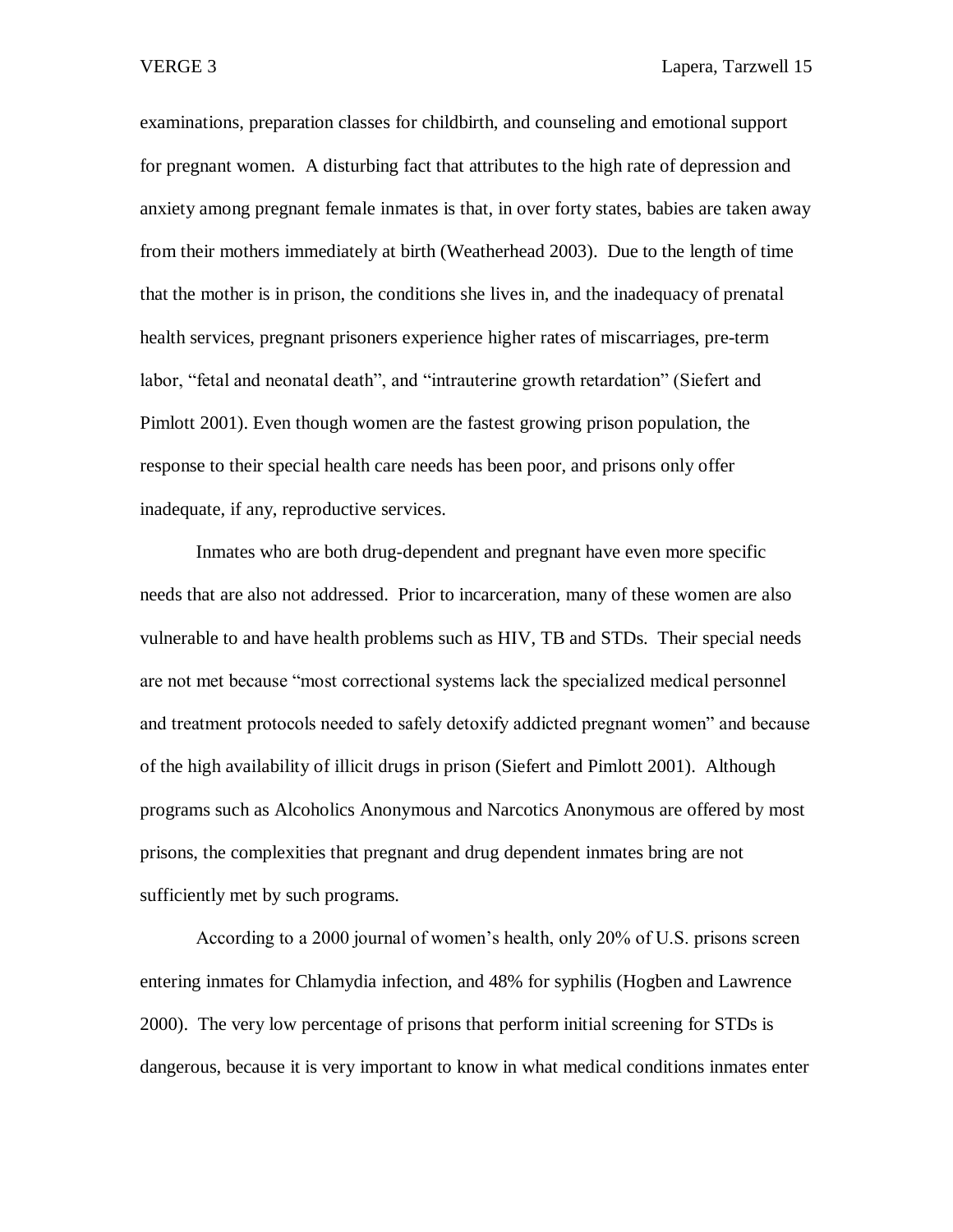the prison. Chlamydia rates, along with most other STD rates, are significantly higher in prisons than in the general population. The high prevalence of STDs in prisons "is influenced by social factors, for example, policies toward incarcerating sex workers" (Hogben and Lawrence 2000). Instead of helping these women by creating programs or rehabilitation centers that tend to their medical needs and help them find decent jobs, they are thrown into the prison system where they encounter the same conditions which forced them into being sex workers in the first place.

In the article "Cruel but not Unusual Punishment," Weatherhead provides an example of how the "deliberate indifference" standard was used in relation to pregnancy. A woman named Karen Allen was pregnant when she entered prison and she experienced extreme untreated pains and conditions, such as abdominal pains, to the point that she could not stand up. Weeks passed before she was even given an ultra sound, which found that there were many abnormalities that endangered Karen's life. According to the article, after the results of the ultra sound were given, Karen was never seen again by medical staff in prison (Weatherhead 2003).

Karen's case is not unusual. Most prisons fail to provide adequate gynecological services for women prisoners due to the fact that, although women are the fastest growing inmate population, they still constitute a minority. There are, however, some examples of successful programs for women that address their special needs. In 1989, officials from Santa Rita County, California, established a successful and elaborate OB/GYN unit for incarcerated women. The unit features prenatal services, initial screenings for STDs, TB, and HIV, as well as thorough pap smears.

#### **Infectious Diseases**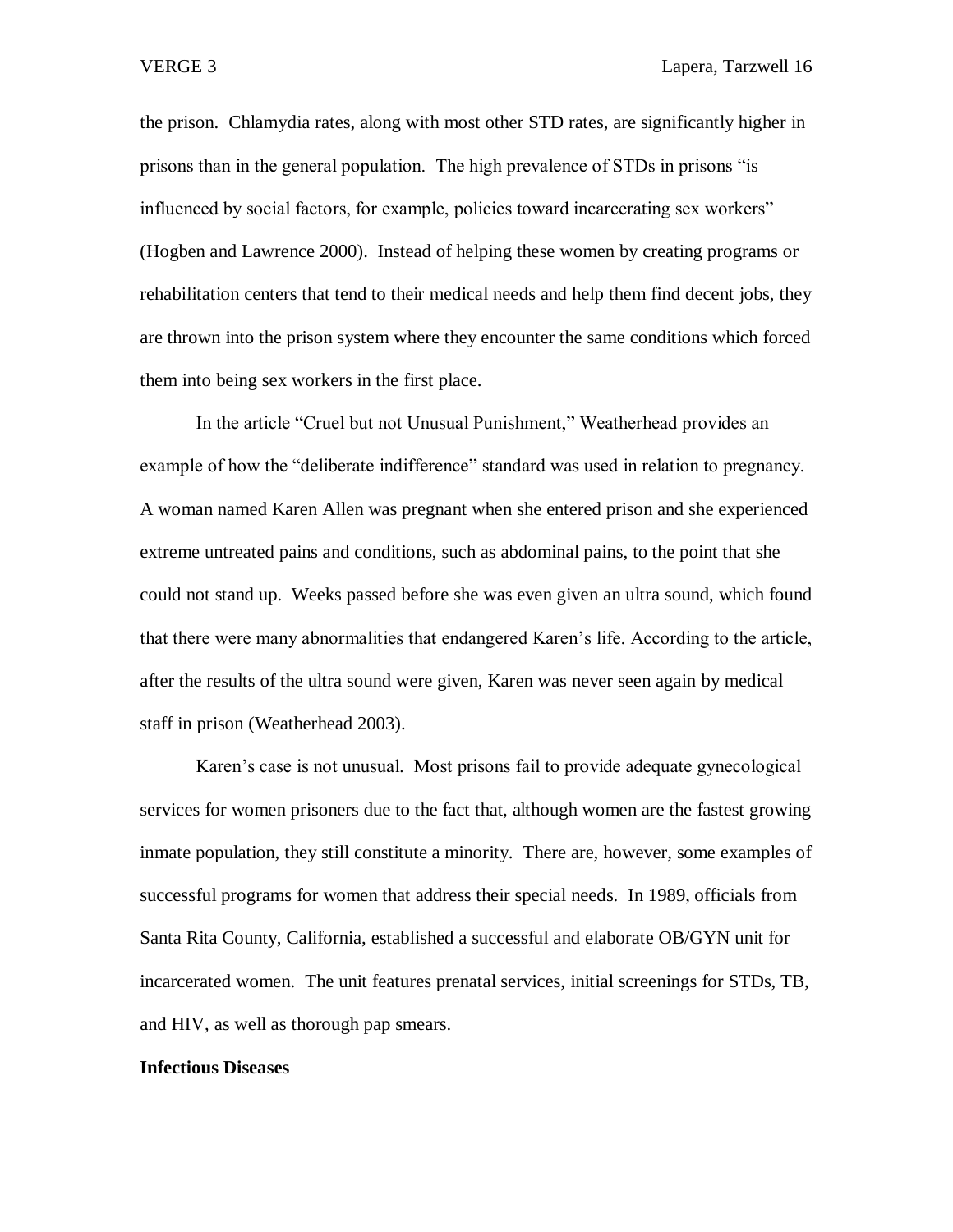Among the guidelines stated in the P-B-01 "Infection Control Program" standard are that the prisons must ensure that "immunizations to prevent disease are provided when appropriate; infected patients receive medically indicated care" as well as assuring that "inmates who are released with communicable or infectious diseases are provided community referrals" (NCCHC 2003). As explained further in the paper, even these most basic suggested requirements are not followed by the majority of U.S. prisons. Prisons have actually become places where these diseases are more easily spread. "Prison conditions have led some authorities to the view that, 'prisons have now become the new tenements, overcrowded compounds, fertile and accommodating to disease'" (Koehler 1994). Additionally, the people entering prisons already come in with their health care inequalities; they are often from the sectors of the poor, the homeless, and those with little to no access to "preventive and primary healthcare" (Braithwaite 1998). So not only does the majority of the prison population carry with them the burden of healthcare inequalities upon entry, but those health problems are exacerbated once in prison; and the same lack of access experienced outside of prison is experienced within.

According to the National Institute on Drug Abuse, people who inject drugs with shared needles make up 1/3 of new HIV cases in the U.S. (Gentile 2005). "Correctional populations have the highest rates of HIV infection of any public institution" (Braithwaite 1998). The rates at which prisoners are infected with HIV and AIDS far exceed that of the general population. Because there is an emphasis on keeping drugs out of prisons, and because of the difficulty of prisoners having needles smuggled in for them, prisoners who are addicted to intravenous drugs are forced to resort to sharing needles.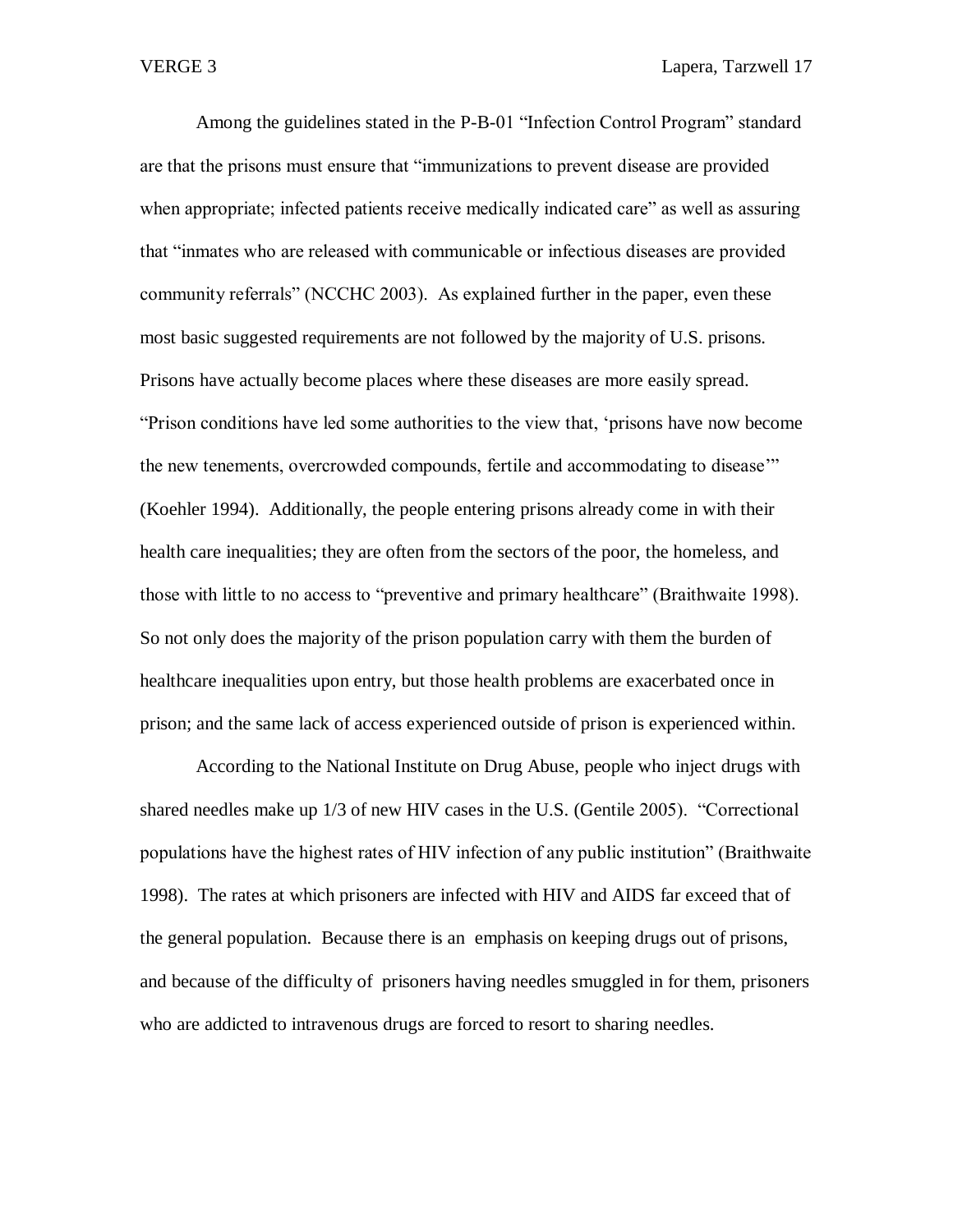In some prisons in the U.S., 20 % of inmates carry HIV, and rates of TB infection often far exceed the rates of infection seen in the society ("Prison health: threat or an opportunity"). The living conditions in prisons make it easy for tuberculosis to spread rapidly between inmates and also from inmates to prison staff. The living conditions in prisons that facilitate the spread of tuberculosis are overcrowding, the closeness of sleeping quarters, communal showers, and poor air circulation and ventilation systems. This aids in the spread of TB, because it is spread through the inhalation of germs via others' coughs and sneezes. Prisons have also failed to give prisoners initial medical screenings to detect for infections and diseases such as TB.

Another serious growing problem in U.S. prisons is the rate of hepatitis C infection. It is estimated that "somewhere between 20-40% of American prisoners are, at this very moment, infected with hepatitis C, and therefore quite contagious…most of them will eventually be released back into the general population, where the infection rate is, for now, only about 2 percent" (Hylton 2003). Association of State and Territorial Health Officials noted in a 2000 report that "an estimated 1.4 million HCV-infected persons pass through the correctional system each year" (Hylton 2003). The rate of infection increases rapidly in prison due to the high drug use and sharing of dirty needles. The number of prisoners with hepatitis C is high, and despite the fact that the cost of a hepatitis test is affordable, very few prisons offer them, and there has been no legislation from the federal government that requires them to provide these tests (Hylton 2003).

Needle-exchange programs (NEPs), which are an effective way of controlling the spread of HIV in prisons, have been met by fierce opposition, especially in the United States. Those who oppose NEPs say that these programs prove there has been a failure to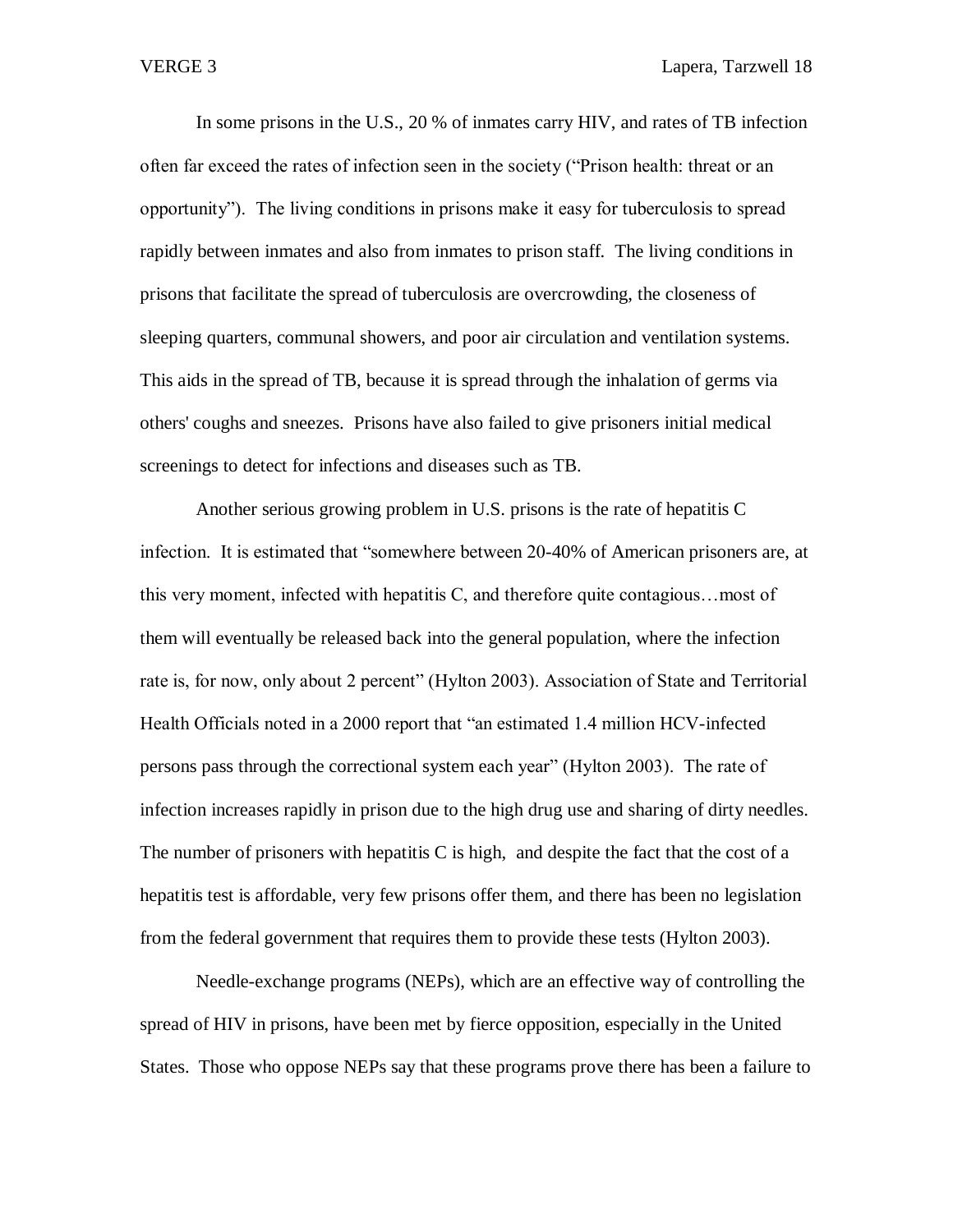terminate drug use in prisons. In the 1980s, Europe began implementing needle exchange programs, and so far they have been effective. "These measures have decreased rates of drug use, syringe sharing, and HIV transmission. Needles have not been used as weapons, and there has been no recorded increase in drug use" (Davies 2004). On the other hand, the prisons that do not implement "harm-reduction strategies" such as NEPs have the highest and fastest growing HIV rate, such as the U.S., which, as mentioned earlier, has an HIV infection rate of 20% in some prisons (Davies 2004). Being that a large percentage of HIV is caused by intravenous drug use, incarceration would seem ineffective and counter productive for these non-violent drug crimes, especially since drugs are just as readily available in the prison setting, and because of this, prisoners are forced to share dirty needles. For this reason, a program where prisoners could receive clean syringes upon handing over used ones would greatly control the rate at which HIV is spread (as countries which have implemented these programs have proven), even though the first priority is not to completely eliminate drug use. Baltimore saw one of the first NEPs set up in 1994, and in the first few years of its establishment, HIV rates declined twelve percent (Nation's Health 2004/2005).

In 1993, the World Health Organization (WHO) gave guidelines for prison reform for controlling the spread of HIV. Distribution of condoms was one of the guidelines given, but similar to the exchange of clean needles and syringes, the distribution of condoms poses a moral dilemma for reluctant prison officials (Braithwaite 1998). If done right, and if the criminal justice system and health officials and correctional officials worked together, the prison setting could actually provide a vital opportunity to help the overall health crisis; because the health crisis experienced most intensely by the homeless and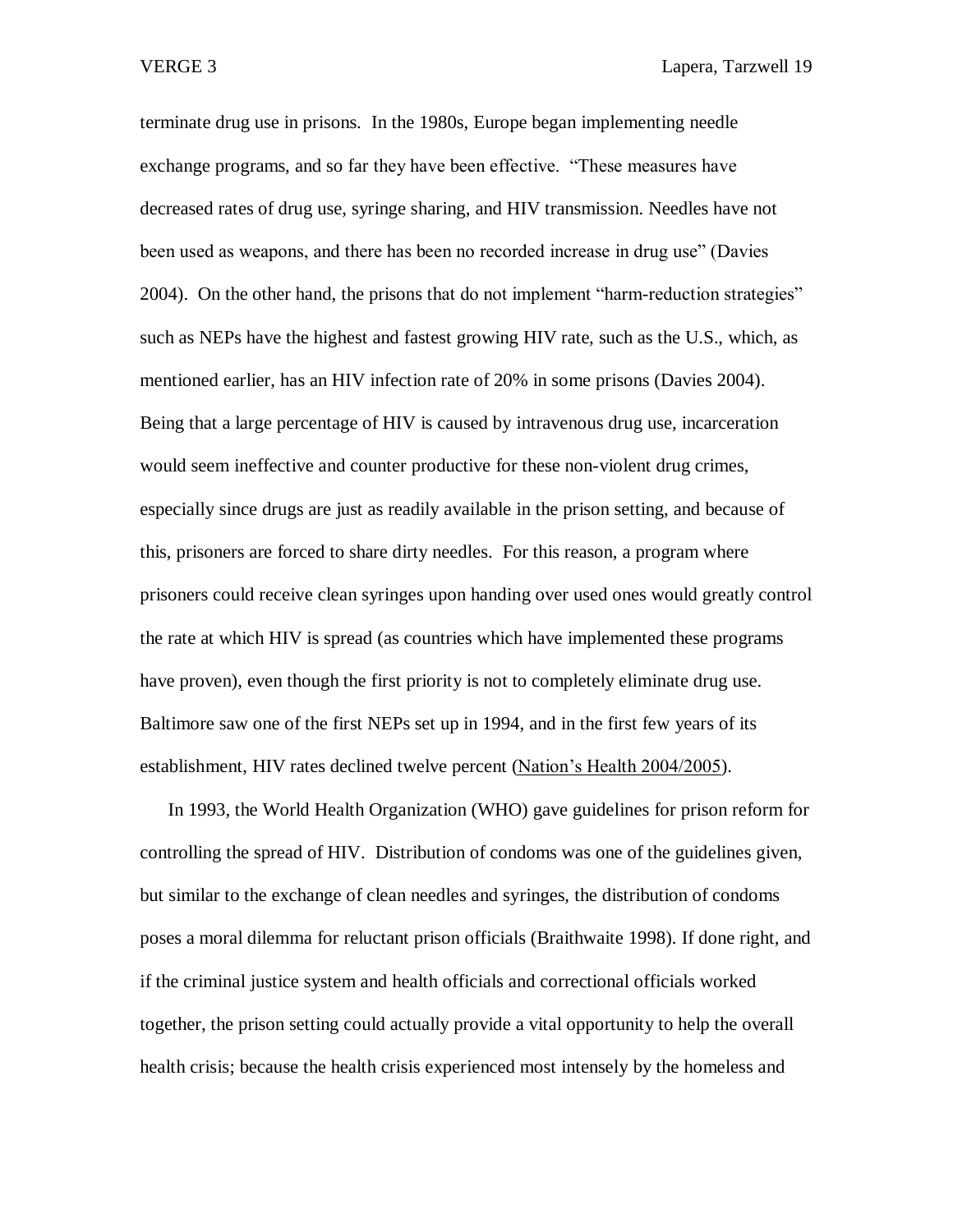VERGE 3 Lapera, Tarzwell 20

drug users is exacerbated in the prison setting. Richard J. Koehler, the former Commissioner of the New York City Correction Department in the 1980s, makes recommendations for the criminal justice system to help end the health crisis by starting with prisons. As a start, he suggests that instead of having inmates charged with drugrelated offenses, especially those who carry HIV, placed in prison; they should be placed in specialized facilities that treat substance abuse: "this would not endanger public safety, and it would permit medical providers to deal more aggressively with the substance abuse, TB, and HIV problems of inmates" (Koehler 1994). Alternative housing for "nonviolent drug abusers" such as these voluntary, confidential facilities also prove to be more cost effective (Koehler 1994). They also lessen the risk of spreading TB and other diseases that worsen the conditions of inmates with HIV, which in prison is made easy because of the crowded and poor ventilation. He also stresses the importance of providing education programs on safe sex and condom use, along with distribution of condoms due to evidence of the high incidences of unprotected sex that take place in prisons (Koehler 1994).

Due to the fact that so many people, especially women (40%), are incarcerated for non-violent drug crimes, more funding should go into residential programs, halfway houses, and rehabilitation and education programs, rather than imprisoning these people, where the health problems that they bring from injection and other drug use are made worse. A reduction in unnecessary incarceration would also control the high and rising rate of infectious diseases in prisons, because as mentioned before, many of these diseases are spread through overcrowding. So if 40% of the 138,000 women who are currently in prison were taken out of prison, the rate at which TB spreads would most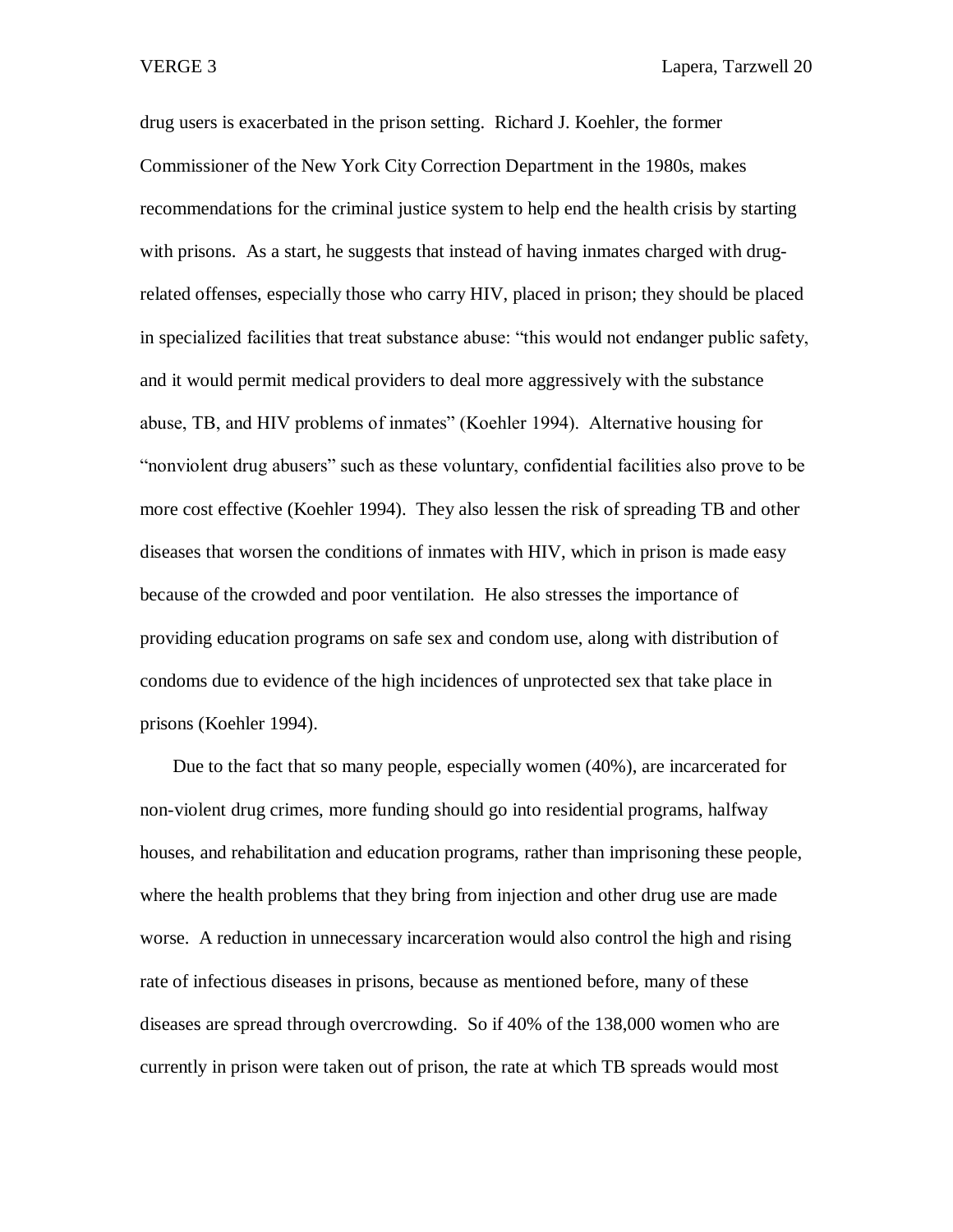likely decrease dramatically. Another proposition is that the U.S. accepts and federally funds needle exchange programs in the communities and prisons, as Europe has done, as well as condom distribution in prisons.

## **Mentally Ill Prisoners**

As noted in a recent article by Human Rights Watch, "jails and prisons have become, in effect, the country's front-line mental health providers" ("Ill-Equipped" 2003). Throughout the U.S., prisons and jails are witnessing a rapid increase in the number of mentally ill prisoners due to both the wide-spread deinstitutionalization of the mentally ill and the country's "punitive anti-crime effort" as mentioned earlier. Beginning in the 1960s, there was a major push to integrate the mentally ill back into society. While this was a well-intentioned policy it failed to provide the necessary funds to community facilities, leaving them unequipped to treat the bourgeoning population of mentally ill individuals. As a result, "thousands of mentally ill are left untreated and un-helped until they have deteriorated so greatly that they wind up arrested and prosecuted for crimes they might never have committed had they been able to access therapy, medication, and assisted living facilities in the community" ("Ill-Equipped" 2003). In addition, the government's decision to concentrate on minor offenses, particularly drug possession, has increased the likelihood that those imprisoned would be mentally ill since the Department of Health and Human Services estimates that ". . . 72% of mentally ill individuals entering the jail system have a drug-abuse or alcohol problem" ("Ill-Equipped" 2003).

Prisoners suffering from a mental illness require additional specialized treatment. Their right to this care was first established under the case of *Bowring v. Godwin.* In this case, the court found that there is no difference between physical and mental illnesses and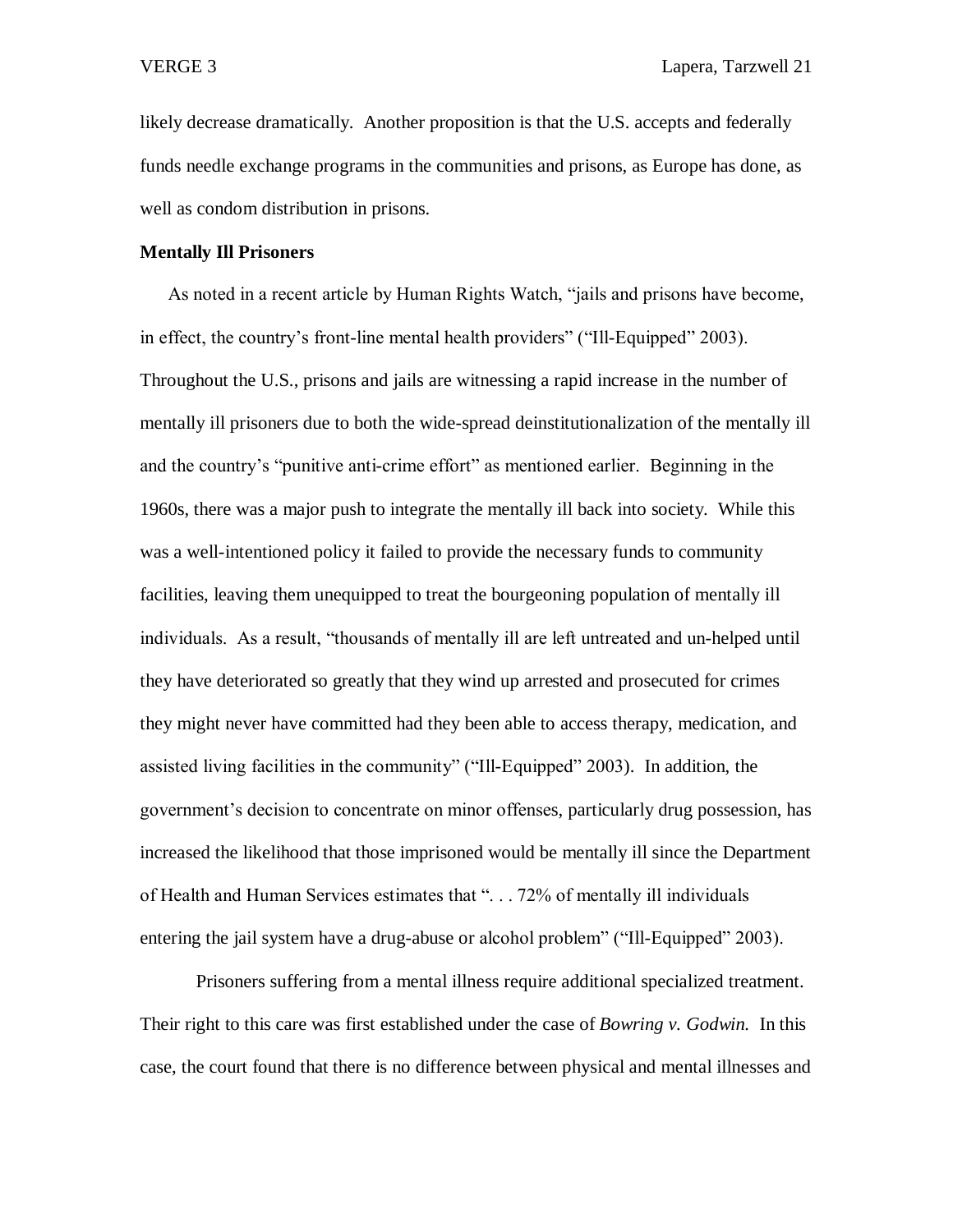thus prisoners have a right to treatment for physical as well as psychological conditions (Posner 1992). Despite the court's decision in favor of mental health rights, the court also determined that financial factors could be used in determining treatment; this ruling conflicts with the courts earlier ruling in *Estelle v. Gamble,* but is consistent with the country's failure to provide mental health parity within the wider public as well. Thus while prisoners are entitled to mental health care, that care can be determined by costs. Most prisons lack the resources and personnel necessary to treat the massive number of prisoners suffering from some form of mental illness. The deficiency is clear from the start when many incoming prisoners are not screened for mental illness nor are their files transferred and read in a timely fashion (Zielbauer 2005). As a result, these people do not receive the necessary medications or counseling that they require. In addition, the correctional staff, who have the most contact with inmates, are not trained to recognize and handle prisoners suffering from mental illness. The lack of qualified personnel and comprehensive care for this growing population within correctional facilities has devastating effects on these individuals.

Without the necessary care, mentally ill prisoners suffer painful symptoms and their conditions can deteriorate. They are afflicted with delusions and hallucinations, debilitating fears, extreme and uncontrollable mood swings. They huddle silently in their cells, mumble incoherently, or yell incessantly. They refuse to obey orders or lash out without apparent provocation. They beat their heads against cell walls, smear themselves with feces, selfmutilate, and commit suicide ("Ill-Equipped" 2003).

The conditions which are described in this quote point to the indifferent and barbaric treatment to which these prisoners are subject to. Clearly there is a great need for mental health treatment within U.S. correctional facilities; however, as illustrated, these needs are currently not being met. In this country, mental illness has a huge social stigma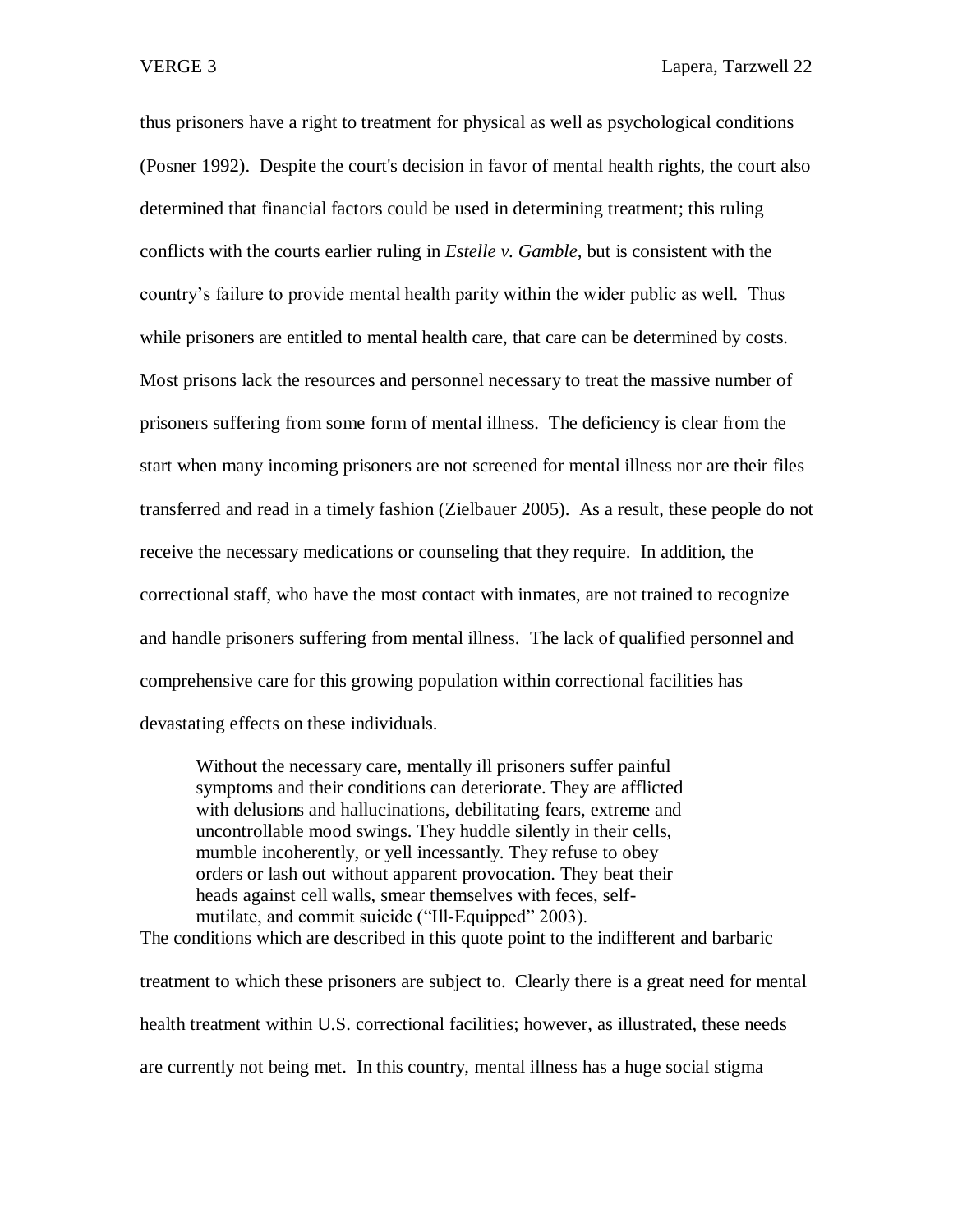attached to it, which has weakened individuals' rights and access to care for both prisoners and non-prisoners. However, this problem is further exasperated in prisons which lack the means of identifying and treating these individuals leading to atrocious conditions and in severe cases the unnecessary loss of life.

## **Conclusion**

Despite the current trend towards privatization of prison health care, we believe that the inherent tension between profit and adequate care is irreconcilable and therefore should be terminated. In taking away the obvious rights and freedoms that come with incarceration, the state has a duty to provide adequate care and treatment to these individuals. John Rawls' theory of "original position," states that men and women who know nothing about their place and privilege in society will naturally choose a basic minimum standard of conditions which guarantees their fundamental rights. We believe that this theory should be put into practice in order to begin to address the health care inequalities that exist. The prison system represents a microcosm of U.S. society and the problems created by the inequalities and inefficiencies of its health care system.

It is not only a matter of the rights of the prisoner, but in the interest of society as a whole to care for these individuals, as the majority of prisoners will eventually rejoin society and bring with them the communicable diseases that they either acquired or that were worsened in the prison setting. Therefore, the fight to prevent these communicable diseases should begin in the prison setting itself.

Clearly, voluntary standards and accreditation programs are not adequate in addressing the pandemic of medical neglect in prisons. Looking to the Europe Union as an example, the U.S. should adopt similar prison rules, which would set standards and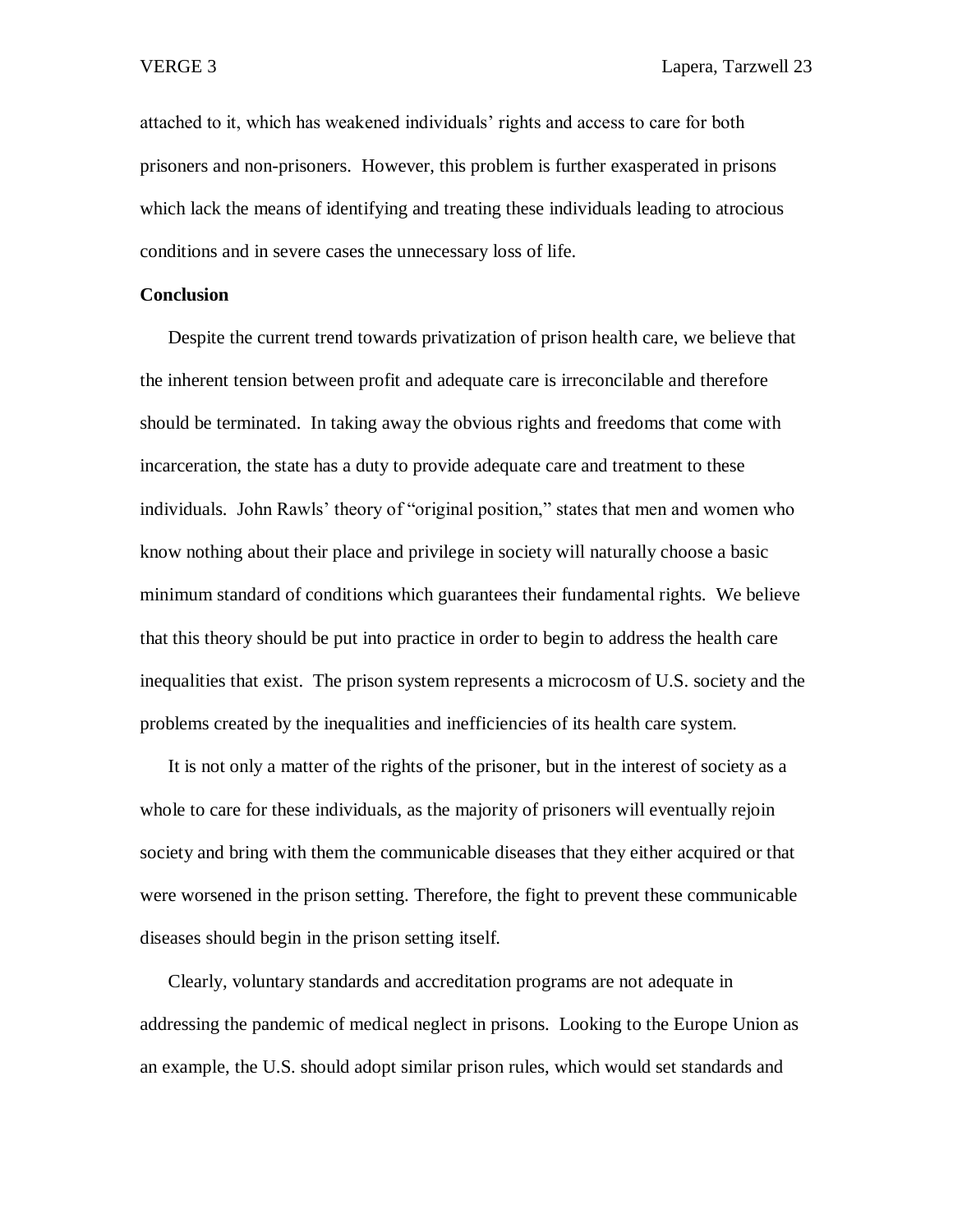provide accountability for the duties of medical and correctional staff in providing adequate service to prisoners. Additionally, the state should institute independent commissions or evaluations which are made public, providing transparency and public scrutiny of the system. Lastly, there should be a system of formal complaints allowing prisoners to air their grievances without the costs and lengthy amount of time of the court system, though the court system should be used in cases of gross violations.

It is shameful that one of the richest countries in the world, with the resources to make possible an excellent system of health care, allows so many of its citizens to go without the basic minimum standards of care. Despite the fact that prisoners are the only group constitutionally guaranteed a minimum standard of health care, prison administrators and criminal justice administrators have failed miserably to seize this opportunity in addressing the health care needs of prisoners, and therefore the entire population. If there is only one group in the United States whose right to health care is guaranteed by the Constitution, yet their rates of infectious diseases go anywhere between 10 to 100 times greater than the general population; their psychiatric medicine discontinued; and few to no gynecological services provided; among all the other incidences of gross medical neglect, then that is enough to conclude that the health care system in the United States, especially in the microcosm of the prison harbors gross human rights violations that absolutely need to be addressed. There is no reason why a woman in labor should have to be chained to a bed while transported to a hospital, or why the no tolerance and Christian moral policies should prevent the implementation of programs, such as NEPs and condom distribution, which could, and have, saved so many people's lives.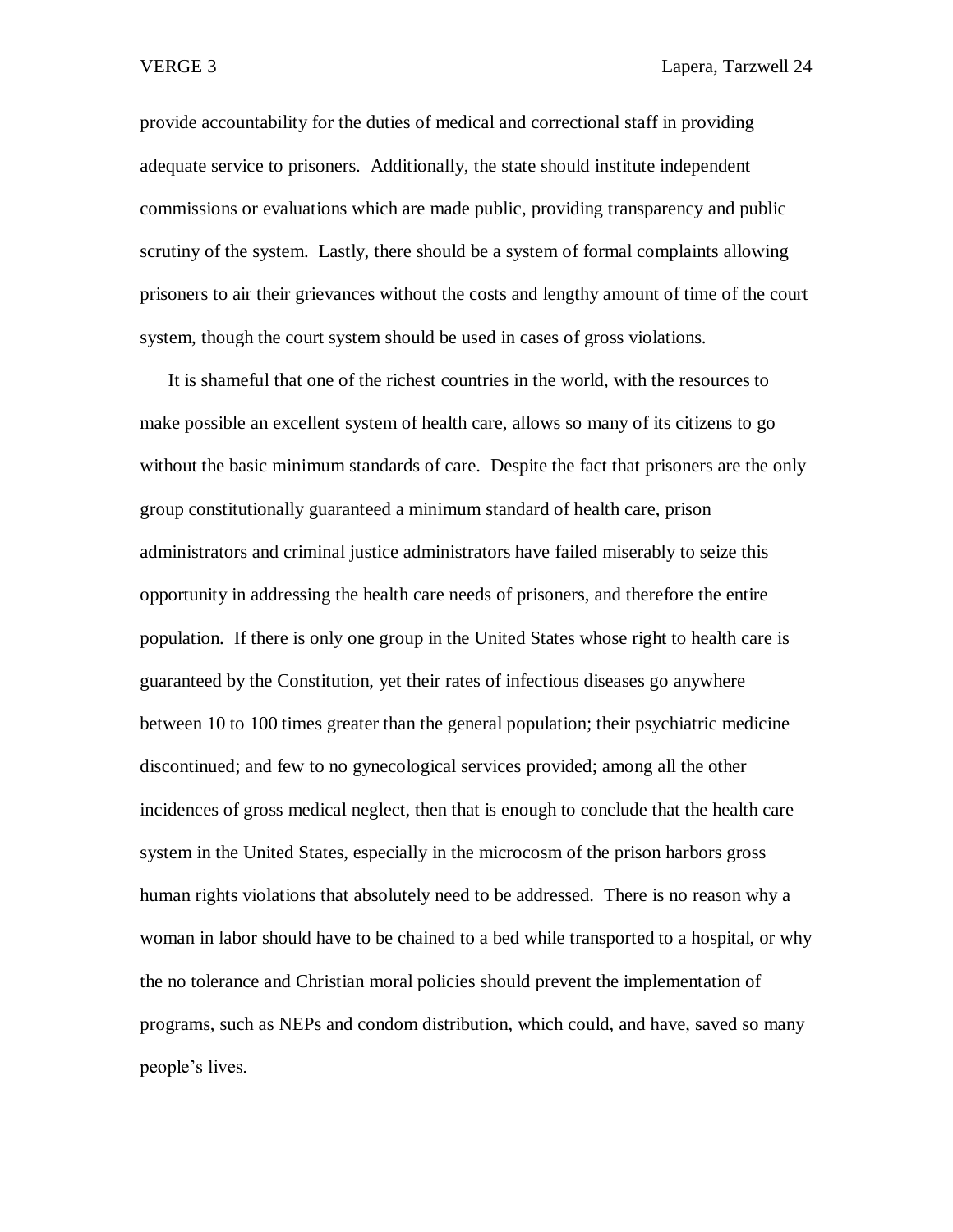# Works Cited

Allen, Carol Easley. "Incarcerated Women Overlooked." Nation's Health. Vol. 30, Issue 2. Mar 2000. Academic Search Premier. EBSCOhost. Julia Rogers Library, Goucher College. 3 Oct. 2005 <http://search.epnet.com>.

Amnesty International. "Not Part of My Sentence: Violations of the Human Rights of Women in Custody." Amnesty International website. 1999. 15 Oct. 2005 <www.amnesty.org>.

- Anderson, George. "Sick Behind Bars: Health Care in Prison." America. 10 Feb. 1990: 124-134. Academic Search Premier. EBSCOhost. Julia Rogers Library, Goucher College. 30 Sep. 2005 <http://search.epnet.com>.
- Austin, James and Garry Coventry. "Emerging Issues on Privatized Prisons." Bureau of Justice Assistance. Feb. 2001. National Criminal Justice Reference Service website. 17 Nov. 2005 <www.ncjrs.org>.
- Belknap, Joanne. "Access to Programs and Health Care for Incarcerated Women." Vol. 60, Issue 4. Dec. 1996. EBSCOhost. Academic Search Premier. 23 Oct. 2005.
- Braithwaite, Ronald L. "HIV and TB in Prison: Increasing Incidence of Infectious Diseases Calls for Aggressive Plan of Action." Apr. 98. EBSOhost. Academic Search Premier. 19 Nov. 2005.
- Cheung, Amy. "Prison Privatization and the Use of Incarceration." The Sentencing Project. Jan. 2001. The Sentencing Project website. 17 Nov. 2005 <www.sentencingproject.org>.
- Council of Europe. "The European Convention on Human Rights." 4 Nov. 1950. Council of Europe. 23 Nov. 2005 <www.coe.int>.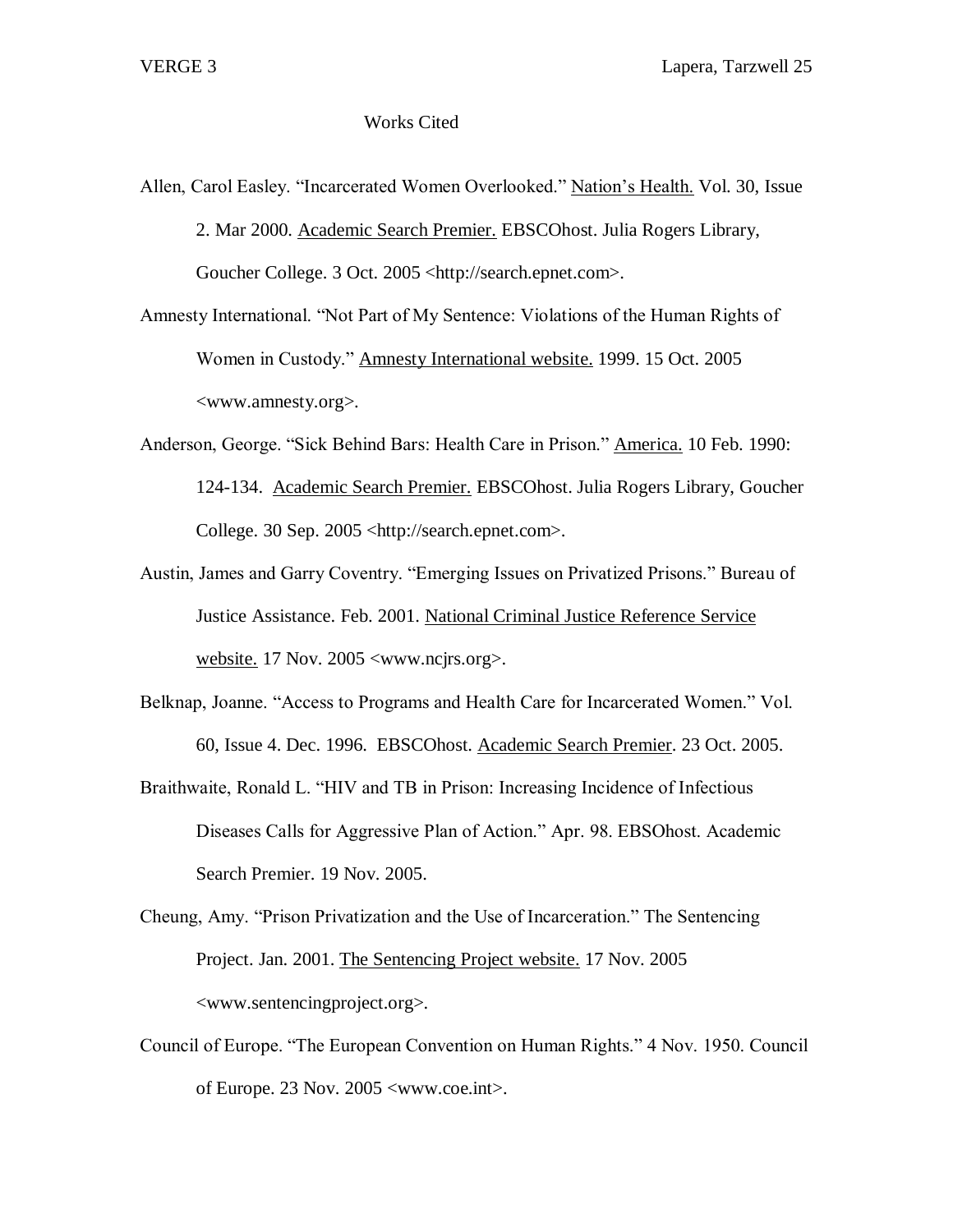- Coyle, Andrew. "A Human Rights Approach to Prison Management." Handbook for Prison staff, International Center for Prison studies 2002.
- Davies, Rachael. "Prison's Second Death Row." The Lancet. Vol. 364. 24 July 2004: 317-318. 13 Nov. 2005 <www.thelancet.com>.
- Dees, Abby and Thomas, David. "HIV treatment and the 8<sup>th</sup> Amendment." HEPP Report. Vol. 5, Issue 11. Nov. 2002. <www.hivcorrectins.org>.
- Dunham, Douglas W. "Inmates' Rights and the Privatization of Prisons." Columbia Law Review. Vol. 86, No. 7. Nov. 1986. JSTOR. Julia Rogers Library, Goucher College. 30 Oct. 2005
- Estelle v. Gamble, 75-929. United States Supreme Court. 30 Nov. 1976. FindLaw. 2 Oct. 2005 <http://caselaw.lp.findlaw.com>.
- Harrison Ross, Phyllis and James E. Lawrence. "Health Care for Women Offenders." Corrections Today. Vol. 60, Issue 7. Dec. 1998. Julia Rogers Library, Goucher College. 3 Oct. 2005 <http://search.epnet >.
- Hogben, Matthew and St. Lawrence, Janet S. "HIV/STD Risk Reduction Interventions in Prison Settings". *Journal of Women's Health & Gender-Based Medicine.* Volume 9, Number 6, 2000.
- Human Rights Watch. "International Human Rights Standards Governing the Treatment of Prisoners." 16 Oct. 2005 <www.hrw.org/prisons/standards.html>.
- Gentile, Annie. "Needle exchange programs help curb HIV rates." American City & County. Vol. 120, Issue 9. Aug 2005. EBSCOhost. Academic Search Premier. 19 Nov. 2005

Hylton, Wil S. "Sick on the Inside: Correctional HMOs and the Coming Prison Plague."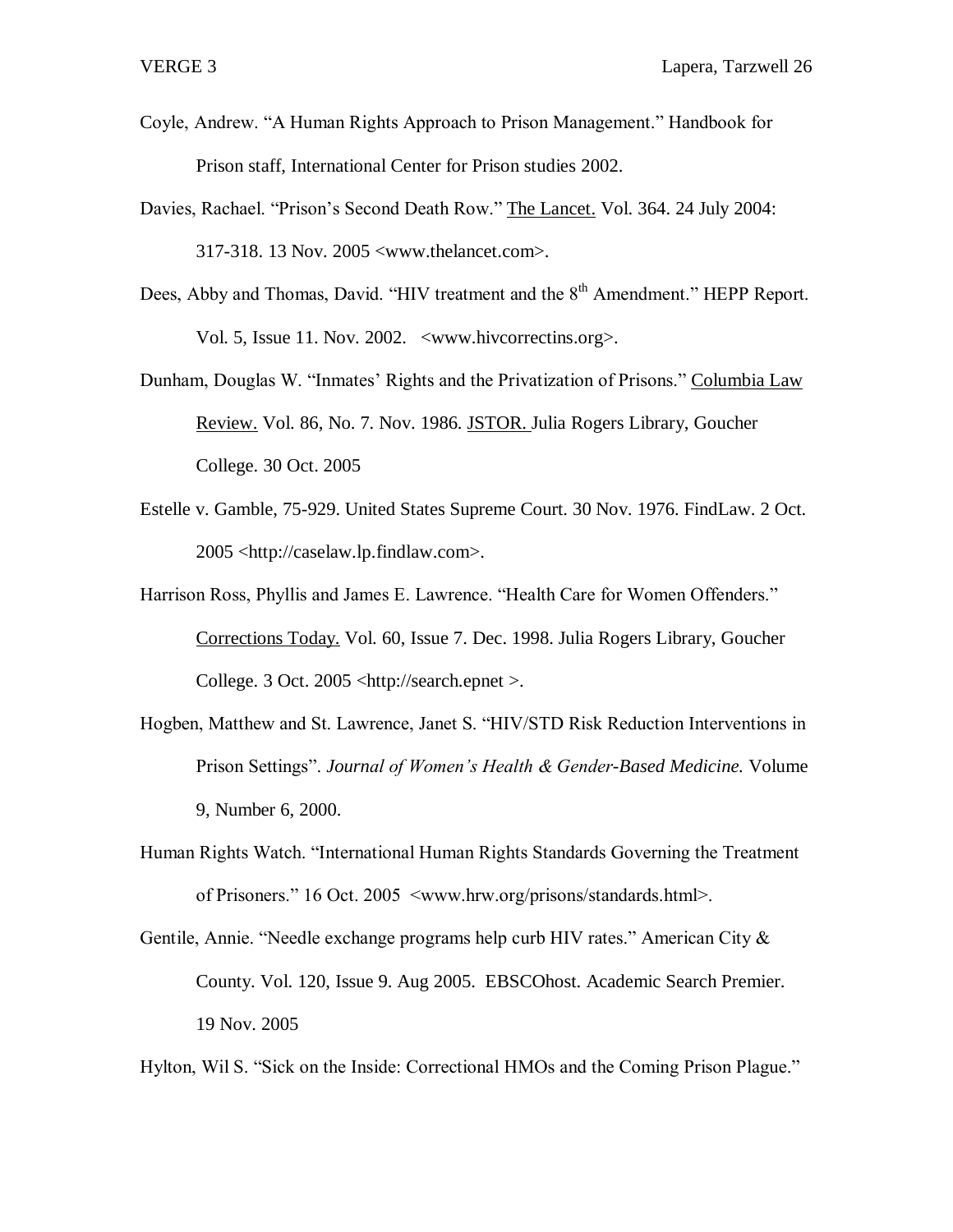Harper's. Aug. 2003: 43-54. Academic Search Premier. EBSCOhost. Julia Rogers Library, Goucher College. 25 Sep. 2005 <http://search.epnet.com>.

- "Ill-Equipped: U.S. Prisons and Offenders with Mental Illness." Human Rights Watch. Sep. 2003. Human Rights Watch website. 15 Oct. 2005 <www.hrw.org/reports/2003/usa1003/>.
- "In Fight Against HIV/AIDS, New Jersey to Allow Needle Exchange." Nation's Health. Vol. 34, Issue 10. Dec. 2004/Jan. 2005. Academic Search Premier. EBSCOhost. Julia Rogers Library, Goucher College. 19 Nov. 2005.
- Infected: The Baltimore City Detention Center's Hidden Health Crisis. Dir. Paul Santomenna. Megaphone Project, 2005.
- Kinsella, Chad. "Corrections Health Care Costs." The Council of State Governments. Jan. 2004. The Council of State Governments website. 17 Nov. 2005 <www.csg.org>.
- Koehler, Richard J. "HIV Infection, TB, and the Health Crisis in Corrections." 1994. JSTOR. Julia Rogers Library, Goucher College. 9 Nov. 2005
- Organization of American States. Inter-American Convention on Human Rights. Costa Rica: Adpt. 22 Nov. 1969. 25 Sep. 2005 <www.oas.org>.
- McDonald, Douglas C. "Medical Care in Prisons." Crime and Justice. Vol. 26. 1999: 427-478. JSTOR. Julia Rogers Library, Goucher College. 15 Oct. 2005
- NCCHC. Clinical Guideline for Correction Facilities. "Management of Persons With HIV Infection. Adpt. 11 Nov. 2001
- NCCHC. Standards for Health Services in Prisons. "Prison Health Standards." 2003.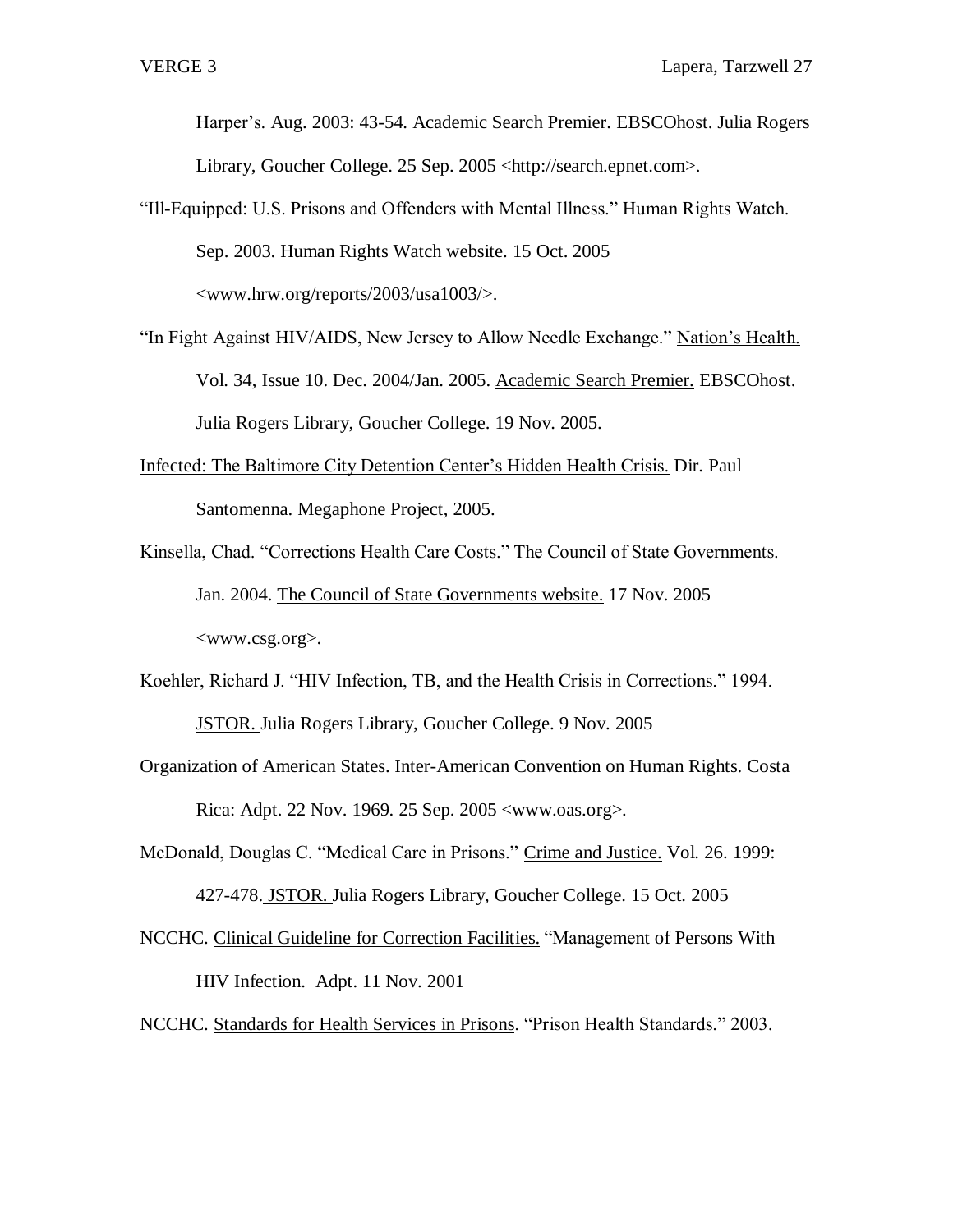Pimlott, Sheryl; Siefert, Kristine. "Improving Pregnancy Outcome During Imprisonment: A Model Residential Care Program." Social Work. Vol. 6, Issue 2. Apr. 2001 Academic Search Premier. EBSOhost. Julia Rogers Library, Goucher College.

- Posner, Marc J. "The *Estelle* Medical Professional Judgment Standard: The Right of Those in State Custody to Receive High-Cost Medical Treatments." American Journal of Law Medicine. Vol. XVIII, No. 4. 1992: 347-368. JSTOR. Julia Rogers Library, Goucher College. 1 Oct. 2005.
- "Prison health: a threat or an opportunity." Lancet. Vol. 366. 2 Jul. 2005 EBSCOhost. Academic Search Premier. 25 Sept. 2005
- Riveland, Chase. "Prison Management Trends, 1975-2025." Crime and Justice. Vol. 26. 1999: 163-203. JSTOR. Julia Rogers Library, Goucher College. 21 Nov. 2005
- Robbins, Ira. "Managed Health Care in Prisons as Cruel and Unusual Punishment." The Journal of Criminal Law & Criminology. Vol. 90, No. 1. 1999: 195-237. JSTOR. Julia Rogers Library, Goucher College. 15 Oct. 2005
- Soring, Jens. "Growing Old Behind Bars." America. 10 Nov. 2003: 20-21. Academic Search Premier. EBSCOhost. Julia Rogers Library, Goucher College. 25 Sep. 2005
- United Nations. "Convention Against Torture and Other Cruel, Inhuman or Degrading Treatment or Punishment." 26 June, 1987. United Nations website. 2 Nov. 2005 <www.un.org>.
- United Nations. "International Covenant on Civil and Political Rights." Adpt. by General Assembly 16 December 1966. Entry into force: 23 March 1976. UNTS 171. United Nations website. 2 Nov. 2005 <www.un.org>.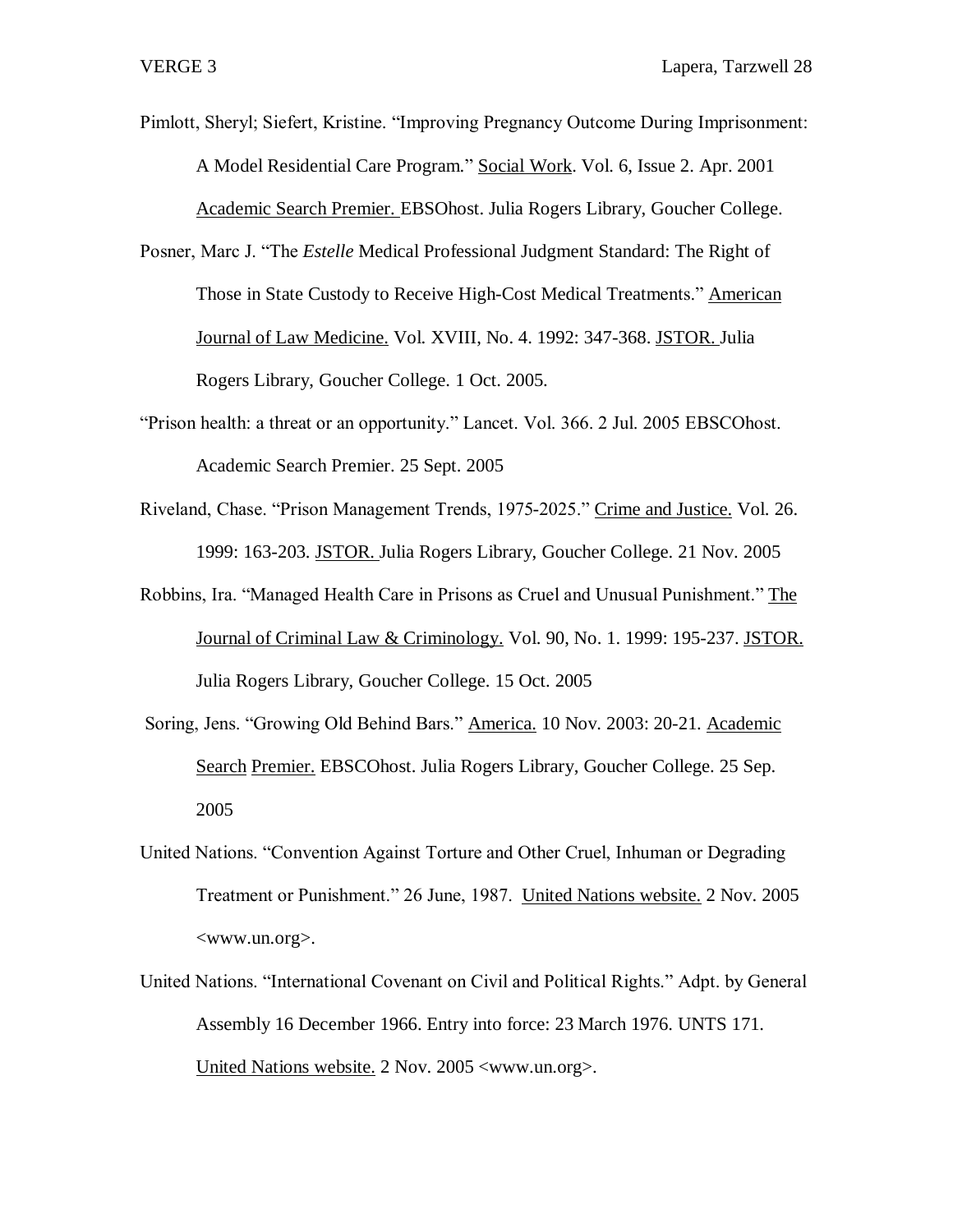- United Nations. "Basic Principles for the Treatment of Prisoners." Adpt. By General Assembly resolution 45/111. 14 Dec. 1990. United Nations website. 2 Nov. 2005 <www.un.org>.
- United Nations. "International Covenant on Economic, Social and Cultural Rights." Entered into force 3 January 1976. United Nations website. Office of the High Commissioner for Human Rights website. <www.ohchr.org>.
- United Nations. "Standard Minimum Rules for the Treatment of Prisoners." Adpt. In Geneva by the First United Nations Congress on the Prevention of Crime and the Treatment of Offenders. 30 Aug. 1955. Aprvd. by the Economic and Social Council. 31 Jul. 1957. United Nations website. 2 Nov. 2005 <www.un.org>.
- Weatherhead, Kendra. "Cruel but not unusual punishment: the failure to provide adequate Medical treatment to female prisoners in the United States". Health Matrix. 2003.
- Williams, Raymond E. "A Prisoner's Tale: Bad Medicine." Commonweal. 22 May 1998: 13-15. Academic Search Premier. EBSCOhost. Julia Rogers Library, Goucher College. 25 Sep. 2005 <http://search.epnet.com>.
- Zielbauer, Paul von. "Harsh Medicine: Dying Behind Bars." The New York Times. 27 Feb. 2005. Lexis-Nexis. Julia Rogers Library, Goucher College. 30 Sep. 2005 <http://lexis-nexis.com>.
- Zielbauer, Paul von. "Harsh Medicine: Lost Files, Lost Lives." The New York Times. 28 Feb. 2005. Lexis-Nexis. Julia Rogers Library, Goucher College. 30 Sep. 2005 <http://lexis-nexis.com>.